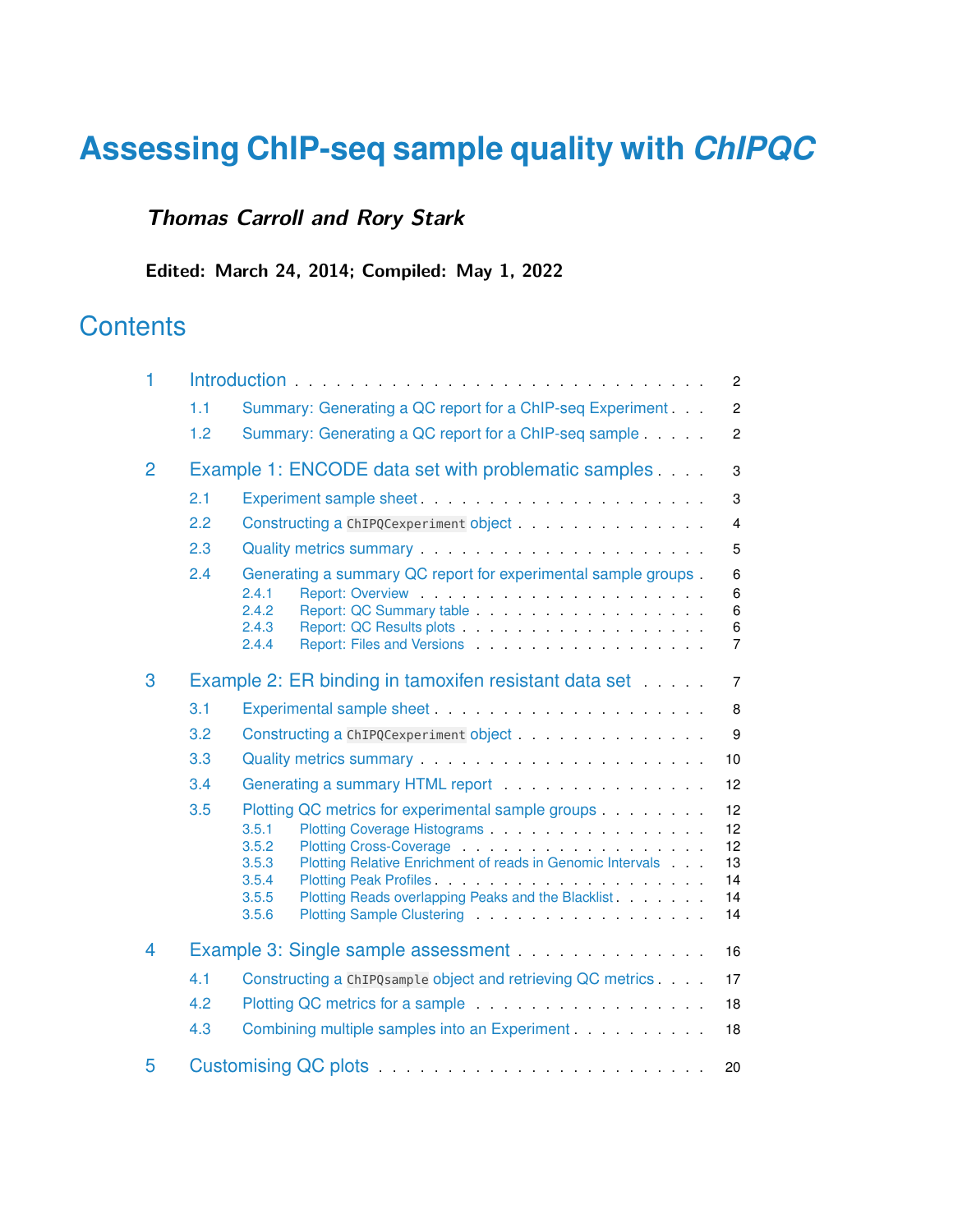| 6 Using ChIPQC and DiffBind together Manuscript 22                                                                                                                                                                             |  |
|--------------------------------------------------------------------------------------------------------------------------------------------------------------------------------------------------------------------------------|--|
|                                                                                                                                                                                                                                |  |
| 8 Session Information and the Session of The Community of the Community of the Session and the Community of the Session of the Session and the Session of the Session of the Session of the Session and Session and Session an |  |

## <span id="page-1-0"></span>1 Introduction

This vignette illustrates how to compute quality metrics for aligned data from ChIP-seq experiments using the  $ChIPQC$  package. ChIPQC will automatically compute a number of quality metrics, and provides simple ways to generate a ChIP-seq experiment quality report which can be examined to asses the absolute and relative quality of individual ChIP-seq samples (and their associated controls, as well as overall quality of the experimental data.)

Two examples of ChIP-seq experiments comprising multiple samples are included in the vignette. The first contains some problematic samples to demonstrate how quality issues can be detected., while the second is a complete experiment of reasonable quality. There is another example showing how to process a single sample.

<span id="page-1-1"></span>First is a summary of the minimal set of commands needed to generate a QC report using [ChIPQC](http://bioconductor.org/packages/ChIPQC).

## 1.1 Summary: Generating a QC report for a ChIP-seq Experiment

Given a sample sheet samples, a report can be generated in two commands. The first constructs a ChIPQCexperiment object, including calculating all the QC metrics; the second (optional) step shows a quick summary of the primary QC metrics; and the third writes out a summary report that can be viewed in a browser, as follows:

- > experiment = ChIPQC(samples)
- > experiment
- > ChIPQCreport(experiment)

By default, the HTML report and associated figures will be written in a sub directory named ChIPQCreport, with the main html file named ChIPQC.html.

<span id="page-1-2"></span>An example report (corresponding to the second example below) is available for examination at [http://ChIPQC.starkhome.com/Reports/tamoxifen/ChIPQC.html.](http://ChIPQC.starkhome.com/Reports/tamoxifen/ChIPQC.html)

### 1.2 Summary: Generating a QC report for a ChIP-seq sample

QC reports can be generated for single samples. This example checks a single bam file, chip.bam:

```
> sample = ChIPQCsample("chip.bam")
```

```
> sample
```
> ChIPQCreport(sample)

<span id="page-1-3"></span>The following examples explore this in more depth.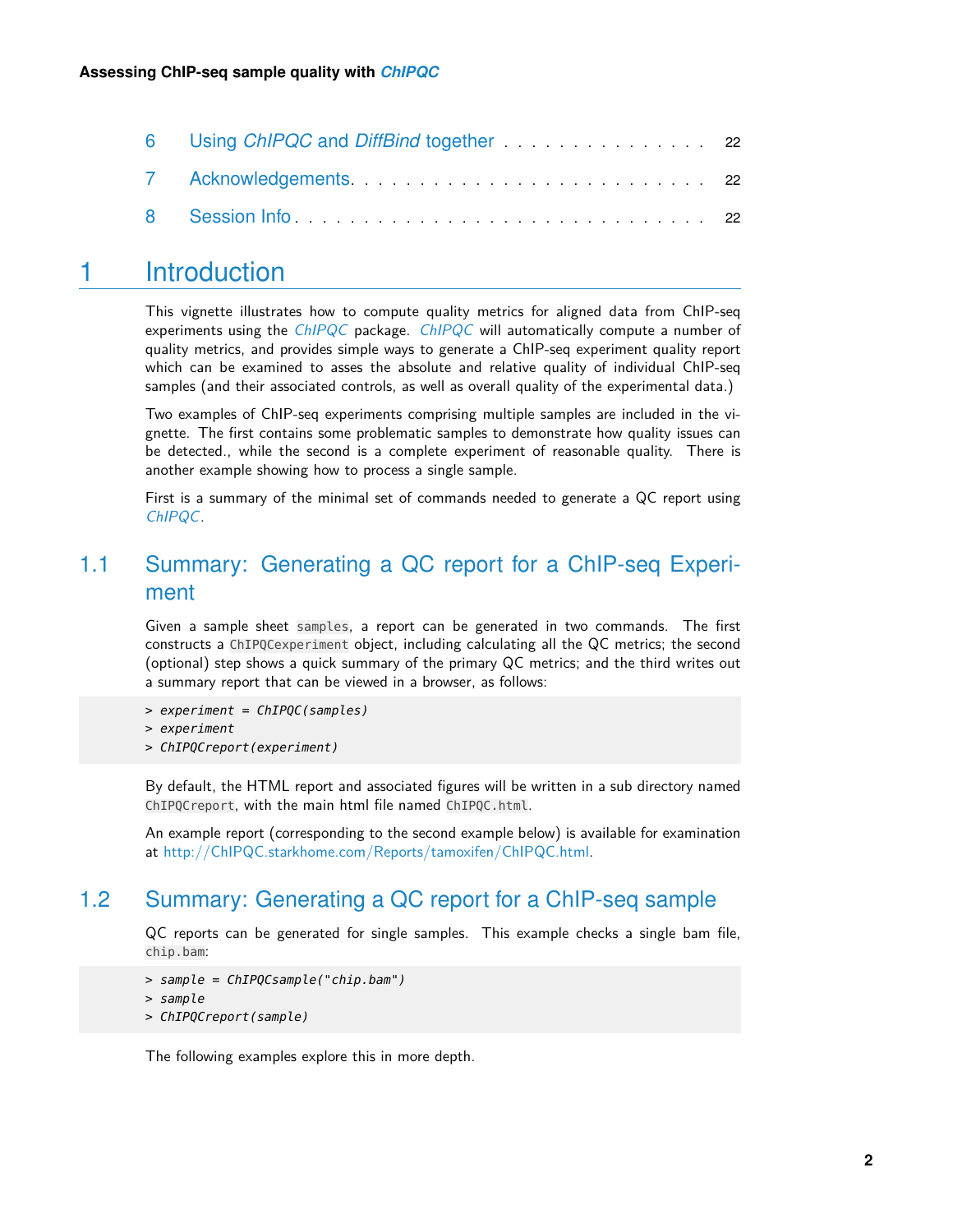# 2 Example 1: ENCODE data set with problematic samples

The first example, derived using ENCODE data for three transcription factors (CTCF, cMYC, and E2F1) [\[1\]](#page-22-0). Each ChIP has been performed in replicate, for a total of six samples (there are no controls in this example, see the following example for working with controls).

The actual reads and peak for this experiment are not included with this vignette as they are too large. The sample sheet (see below) include the SRA SRR numbers for each of the experiments, so you can download reads and peaks to fully run the vignette. If you do so, you should put the reads in a sub directory called reads and the peaks in a sub directory called peaks. We intend to make all the vignette data more easily obtainable; email the package authors if you are interested.

### 2.1 Experiment sample sheet

<span id="page-2-0"></span>The first step is to construct a sample sheet describing the ChIP-seq experiment. This can be passed as a data frame, or saved in a csv file. The experiment can also be represented by a DBA object constructed using the *[DiffBind](http://bioconductor.org/packages/DiffBind)* package, which accepts the same sample sheets as  $ChIPQC$ . A csv sample sheet has been included for this data set, and can be accessed as follow:

```
> library(ChIPQC)
> samples = read.csv(file.path(system.file("extdata", package="ChIPQC"),
+ "example_QCexperiment.csv"))
> samples
 SampleID Tissue Factor Replicate bamReads
1 CTCF_1 A549 CTCF 1 reads/SRR568129.bam
2 CTCF<sub>-2</sub> A549 CTCF 2 reads/SRR568130.bam
3 cMYC_1 A549 cMYC 1 reads/SRR568131.bam
4 cMYC_2 A549 cMYC 2 reads/SRR568132.bam
5 E2F1_1 HeLa-S3 E2F1 1 reads/SRR502355.bam
6 E2F1_2 HeLa-S3 E2F1 2 reads/SRR502356.bam
                       Peaks
1 peaks/SRR568129_chr22_peaks.bed
2 peaks/SRR568130_chr22_peaks.bed
3 peaks/SRR568131_chr22_peaks.bed
4 peaks/SRR568132_chr22_peaks.bed
5 peaks/SRR502355_chr22_peaks.bed
6 peaks/SRR502356_chr22_peaks.bed
```
<span id="page-2-1"></span>This sample sheet details the metadata for the experiment. It also contains file paths to the aligned reads and previously called peaks. Note that if you have the sample sheet in a .csv file, you do not have to first load it into a data frame – the filename can be passed directly to ChIPQC.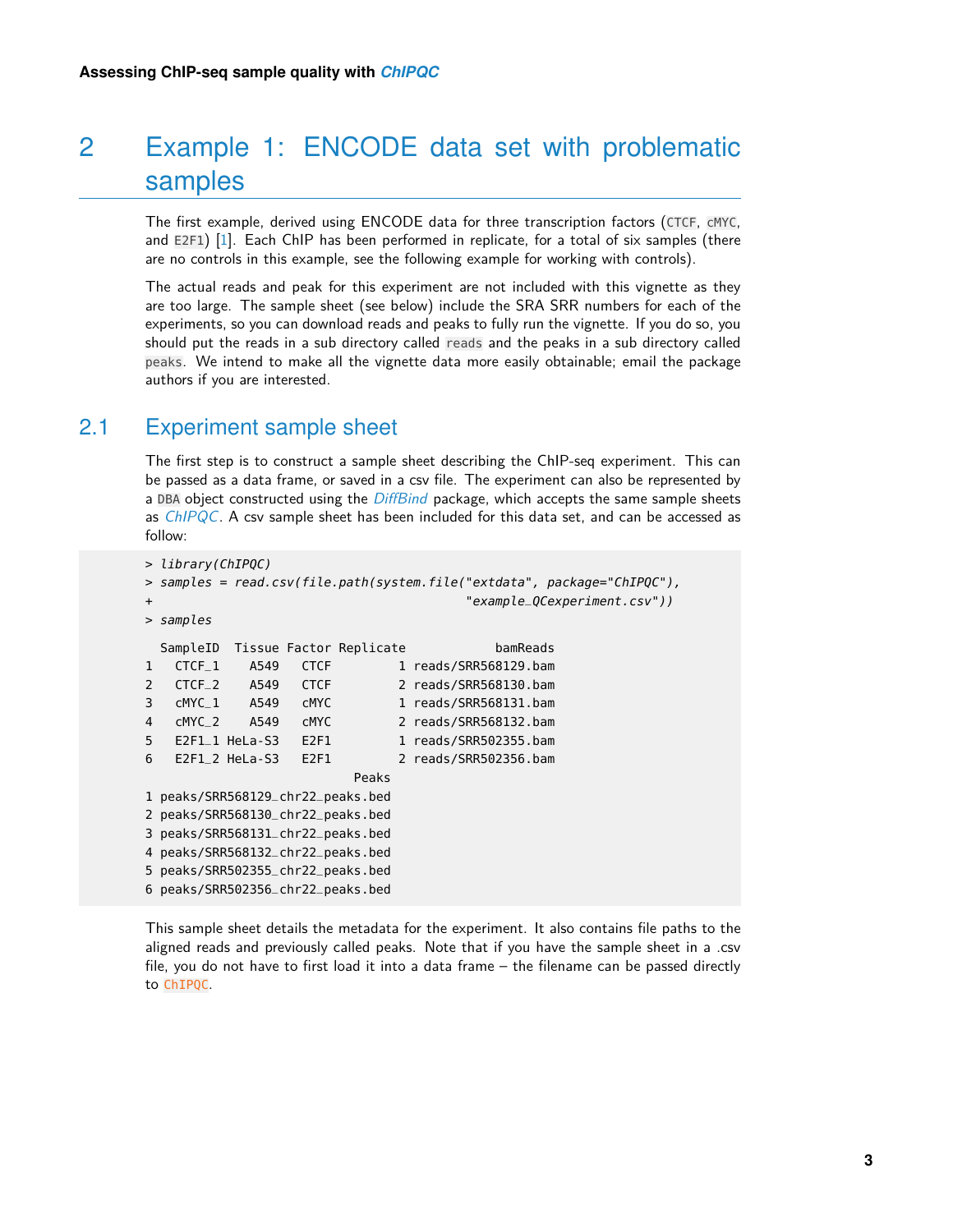## 2.2 Constructing a ChIPQCexperiment object

The main entry point for assessing experiments is ChIPQC. This takes a sample sheet and some other optional parameters and computes quality metrics for each of the individual samples. It does this using the *[BiocParallel](http://bioconductor.org/packages/BiocParallel)* package, which by default will run in parallel, using all available cores on your machine. For each unique sample (including controls), a ChIPQCsam ple object us constructed and added to a list. This list of samples forms the core of the ChIPQCexperiment object, which is constructed and returned by ChIPQC.

The parameters for ChIPQC include an annotation indicating what assembly of what genome is being analyzed. The chromosomes parameter specifies which chromosomes to examine when computing quality metrics. Restricting the chromosomes analysed can greatly increase the speed of the computations, as well as reducing the size of the resulting ChIPQCexperiment object. For this example we will limit the analysis to chromosome 18, the only chromosome for which data is included.

Other parameters include mapQCth, which represents a threshold for filtering on mapping (alignment) quality, which is set to 15 by default. An optional blacklist is a file or GRanges object with genomic intervals whereby reads in those regions will also be filtered out. Use of blacklists can be very important in ChIP-seq data processing ([**?**]), and should be applied for peak calling as well.

For this example, the main experiment is analyzed as follows:

```
> exampleExp = ChIPQC(samples,annotaiton="hg19")
```

```
> exampleExp
```
By default, the "hg19" annotation will use a default blacklist, and only the first chromosome (in this case "chr22") will be examined.

For the purposes of this vignette, we can load a pre-computed version of this object:

```
> data(example_QCexperiment)
> exampleExp
Samples: 6 : CTCF_1 CTCF_2 ... E2F1_1 E2F1_2
      Tissue Factor Replicate Peaks
CTCF_1 A549 CTCF 1 1118
CTCF_2 A549 CTCF 2 648
cMYC_1 A549 cMYC 1 253
cMYC_2 A549 cMYC 2 159
E2F1_1 HeLa-S3 E2F1 1 325
E2F1_2 HeLa-S3 E2F1 2 249
      Reads Map% Filt% Dup% ReadL FragL RelCC SSD RiP% RiBL%
CTCF_1 341055 100 26.3 16.600 28 131 2.740 2.53 31.20 1.33
CTCF_2 303856 100 28.4 7.320 28 131 2.690 1.43 12.80 0.00
cMYC_1 287462 100 31.0 13.600 28 97 0.347 1.47 6.59 1.78
cMYC_2 317537 100 29.9 4.540 28 129 0.386 1.09 2.79 0.00
E2F1_1 223580 100 31.7 1.010 28 101 0.701 1.29 7.80 2.00
E2F1_2 194919 100 31.8 0.663 28 107 0.303 1.40 5.36 2.79
```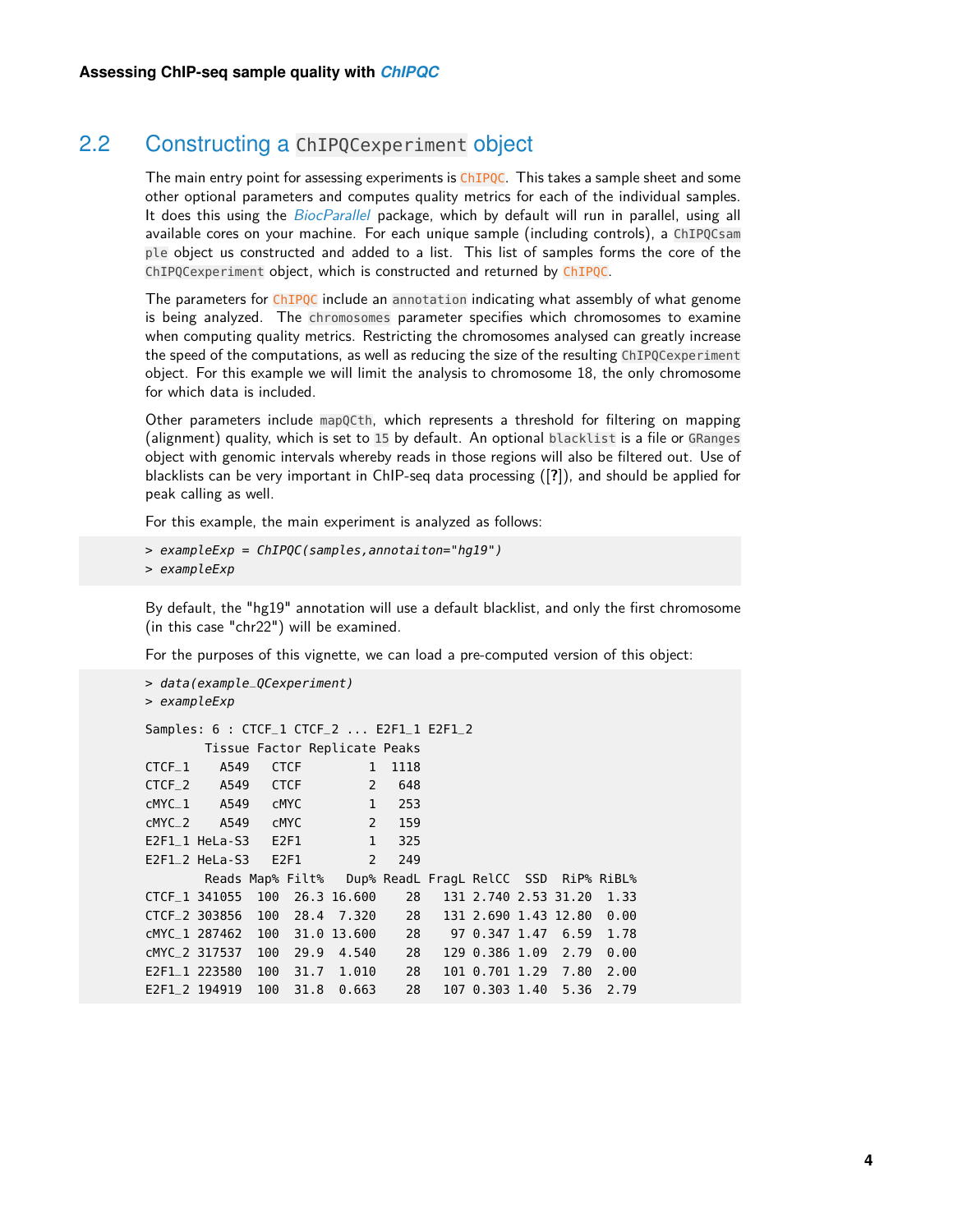## 2.3 Quality metrics summary

Looking at the output, the first line indicates how many samples there are. The next section shows the metadata for the six ChIP samples (cell line, transcription factor ChIP'ed, replicate number, and number of peaks called).

The final section (also retrievable as a *matrix* by calling  $0$ Cmetrics(exampleExp)) shows a summary of the main QC metrics. These include the total number of reads in the bam file for each sample, the percentage of these that were successfully mapped (aligned), and the percentage of reads having a mapping quality score less than or equal to the mapQCth (in this case, 15). The percentage of reads that map to the exact position in the genome as at least one other read is then reported. In this example, we can see substantial variance in the duplication rates, although none are extremely high. Indeed, good quality ChIPs for narrowly binding transcriptions factors are expected to have regions of very high enrichment, which will correctly include fragments that originate at the same location. Sequencing of such "duplicate" fragments is expected and biologically meaningful where the factor binds with high affinity. The extremely low duplication rates for the E2F1 samples are flags of potential problems with these ChIPs.

Next the read length, derived from the data in the bam files, is reported, along with the estimated mean fragment length. The fragment length is estimated by methods implemented in the *[chipseq](http://bioconductor.org/packages/chipseq)* package by systematically shifting the reads on each strand towards each other until the minimum genome coverage is achieved. The RelativeCC metric is calculated by comparing the maximum cross coverage peak (at the shift size corresponding to the fragment length) to the cross coverage at a shift size corresponding to the read length, with higher scores (generally 1 or greater) indicating good enrichment. In this example, the RelativeCC score for the all CTCF samplesis greater than 1, indicating these samples are of high quality.

The SSD score, as implemented in  $htSeqTools$ , is another indication of evidence of enrichment. It is computed by looking at the standard deviation of signal pile-up along the genome normalised to the total number of reads. An enriched sample typically has regions of significant pile-up so a higher SSD is more indicative of better enrichment. SSD scores are dependent on the degree of total genome wide signal pile-up and so are sensitive to regions of high signal found with Blacklisted regions as well as genuine ChIP enrichment. Here the first CTCF replicate shows the highest SSD score and so greatest enrichment for depth of signal.

The final two metrics report the percentage of reads in different regions of interest. The first reports the percentage of reads that overlap called peaks (also known as FRIP). This is another good indication of how "enriched" the sample is, and can be considered a "signal-tonoise" measure of what proportion of the library consists of fragments from binding sites vs. background reads. RiP% values for ChIPs around 5% or higher generally reflect successful enrichment.

<span id="page-4-0"></span>The final measure reports the percentage of reads that overlapped blacklisted regions (RiBL). The signal from blacklisted has been shown to contribute to confound peak callers and fragment length estimation as well as contribute to the read length peak in cross coverage and cross coverage read length peak  $([2])$  $([2])$  $([2])$ . The RiBL score then may act as a guide for the level of background signal in a ChIP or input and is found to be correlated with SSD in input samples and the read length cross coverage score in both input and ChIP samples ([\[2\]](#page-22-1)).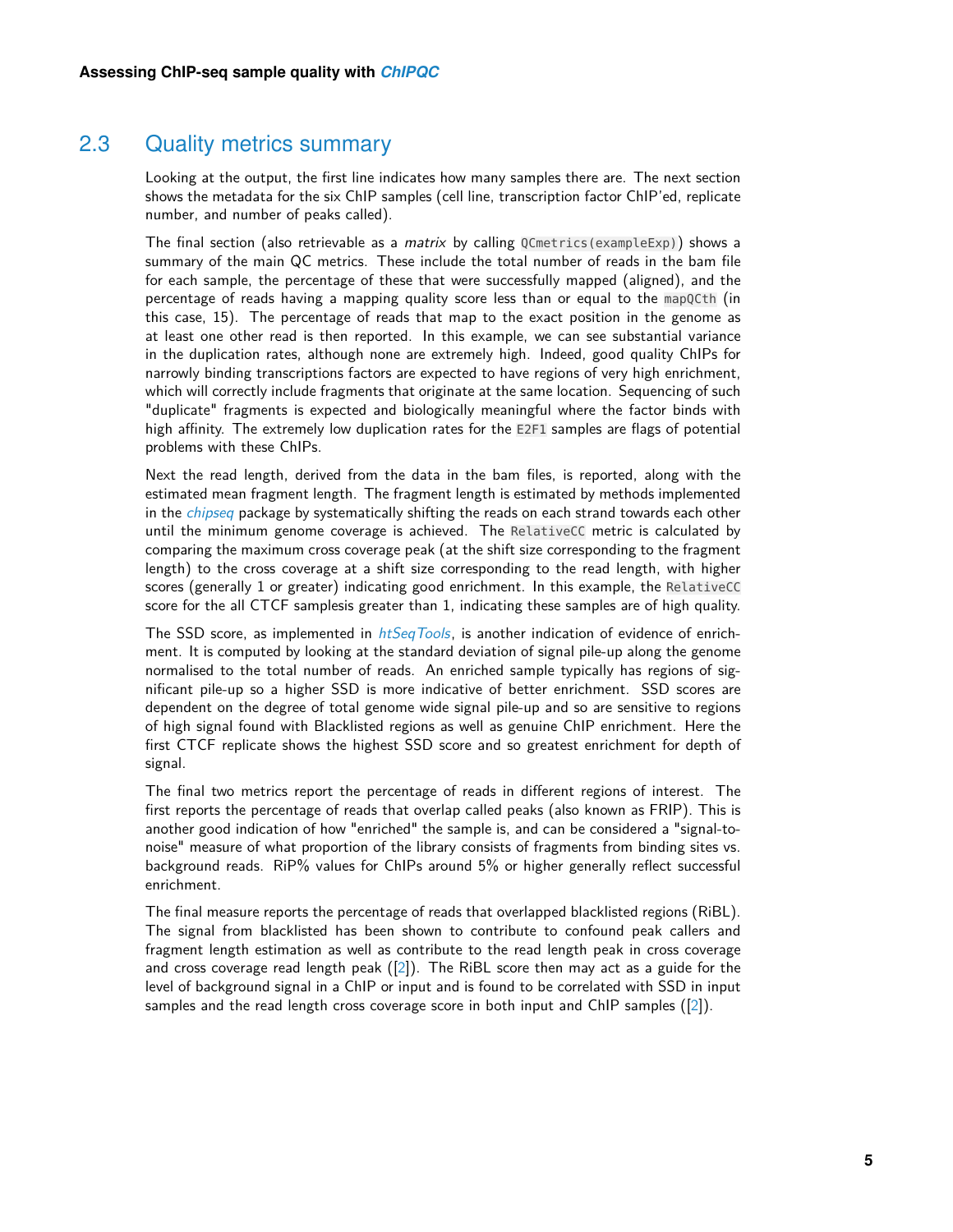## 2.4 Generating a summary QC report for experimental sample groups

The easiest way to get a visual overview of the QC metrics for the experiment is to generate a summary HTML report. This is accomplished by calling the ChIPQCreport method:

> ChIPQCreport(exampleExp)

By default, a sub directory will be created named ChIPQCreport (this is configurable using the reportFolder parameter), which will contain each of the plots. The main interactive HTML page (built using the R package Nozzle) is named ChIPQC.html by default. This can be loaded into a browser. This report is available at  $http://ChIPQC.starkhome.com/$ [Reports/exampleExp/ChIPQC.html.](http://ChIPQC.starkhome.com/Reports/exampleExp/ChIPQC.html)

<span id="page-5-0"></span>The report is interactive in several ways. The individual sections can be expanded or compressed to focus in on specific areas of the assessment. Table can be sorted by clicking on the column labels. Individual plots can be enlarged or shrunk by clicking on them.

#### 2.4.1 Report: Overview

<span id="page-5-1"></span>The first section include a textual overview of the report contents.

#### 2.4.2 Report: QC Summary table

<span id="page-5-2"></span>The second section, QC Summary, contains a table with the key QC metrics for each sample, similar to the table output by QCmetrics.

#### 2.4.3 Report: QC Results plots

The third section contains the plots themselves, divided into three sections. Samples are grouped together using the experimental metadata; by default, samples sharing the same Tissue and Factor values are considered sample groups (this is controllable by the user using the facetBy parameter with ChIPQCreport() function).

The first section, Mapping, Filtering, and Duplication Rate, focuses on read mapping. begins with a table showing how the sequencing reads can be filtered: how many are mappable (align to a position in the genome) and how many reads pass the mapping quality filter and are not duplicates. Also included are the overall duplication rate for each sample, the percentage that pass the mapping quality filter, and the percentage of total reads that pass both the mapping quality filter and are not duplicates. Next is a plot showing the effect of blacklisting, with the proportion of reads that do and do not overlap with blacklisted regions. The final plot in this section uses the genomic annotation to show where reads map in terms of genomic features. This is represented as a heatmap showing the enrichment of reads compared to the background levels of the feature.

The second section, *ChIP Signal Distribution and Structure*, looks at the inherent "peakiness" of the samples. The first plot is a coverage histogram. The X-axis represent the read pileup height at a basepair position, and the Y-axis represents how many positions have this pileup height. This is on a log scale. A ChIP sample with good enrichment should have a reasonable "tail". This can be captured using the *SSD* metric, which is the standard deviation of this histogram (normalized to library depth so as to allow for sample-to-sample comparisons.) Samples with low enrichment, consisting of mostly background reads and genome wide low pile-up (such as in controls), should have lower SSD values than efficient ChIPs. Equivalence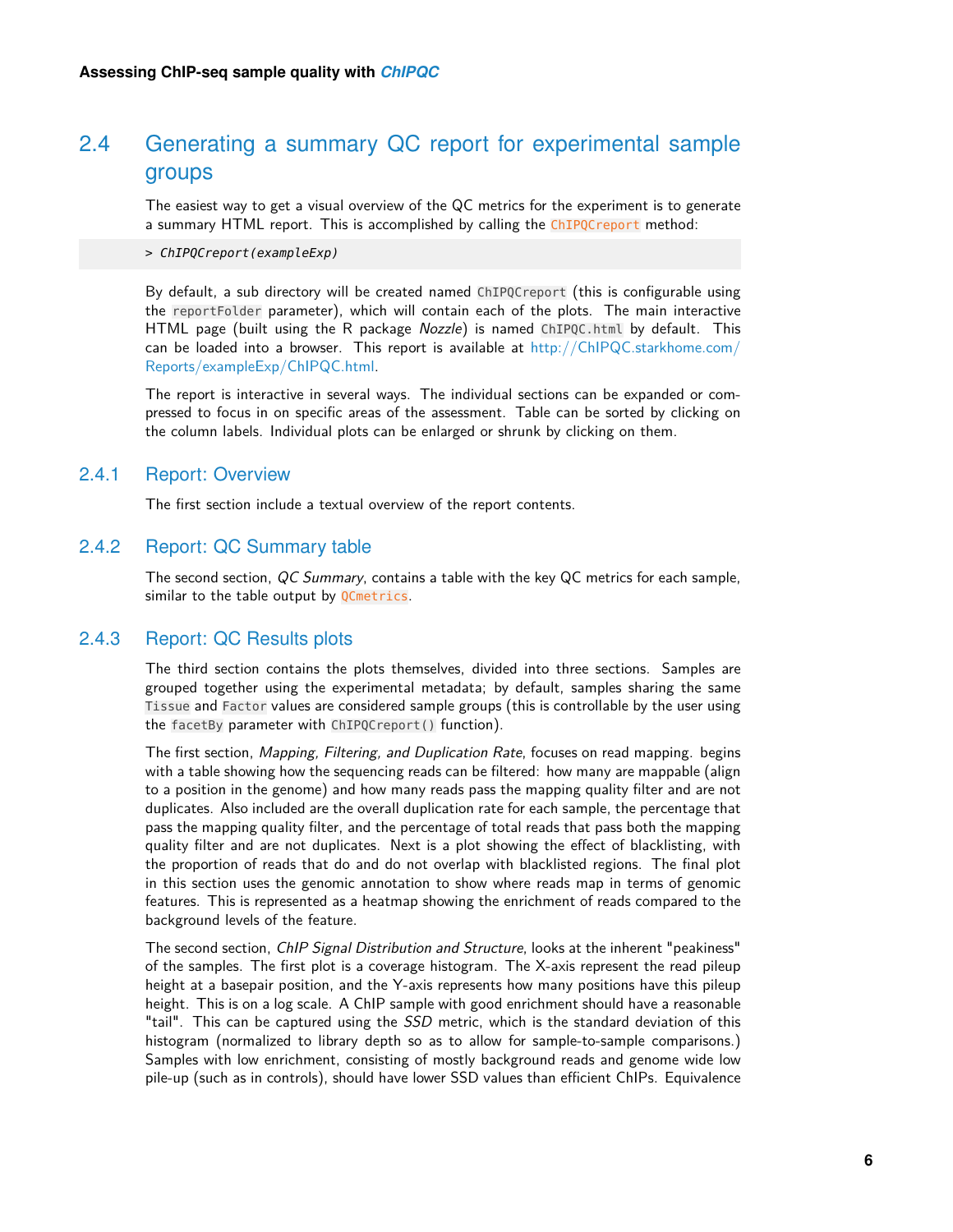between ChIP and control samples may reflect either low enrichment for ChIP or, when SSD is high for controls, the presense of large regions of high depth, aberrant signal in control samples and hence a flag for further blacklisting of genomic regions.

The other plot in this section show the cross-coverage scores (CC Score) of reads along the two strands at a range of successive shifts. There is usually a distinctive peak around the read length and a second peak should be at the expected fragment length. The read length peak is excluded from identification of the the shift with maximum cross coverage score, region of exclusion shown in red, to allow for the prediction of sensible fragment length scores. Failure to show a clear peak at the fragment length is indicative of a non-enriched sample. This can be seen in the Relative CC metric, which is the maximum CC Score (estimated fragment size) divided by the read length CC Score; low values tend to indicate a lack of enrichment.

In this example, both these plots suggest that the CTCF sample group is more enriched than the other two sets of samples, with the first replicate showing particularly high enrichment. The coverage histogram stays higher above the X-axis for the CTCF samples. Likewise, the CTCF samples show a clear peak at the fragment length in the cross-coverage plot, while the other samples do not show a clear peak other than at the read length.

The final set of plots, Peak Profile and ChIP Enrichment, are based on metric computed using the supplied peaks if available. The first plot shows average peak profiles, centered on the summit (point of highest pileup) for each peak. These profiles can vary depending on what type of mark is being studied – transcription factor, histone mark, or other DNAbinding protein such as a polymerase – but similar marks usually have a distinctive profile in successful ChIPs.

Next is a bar chart of the Reads in Peaks. ChIP samples with good enrichment will have a higher proportion of their reads overlapping called peaks.The final plot shows these data in a different way, offering a box plot of the distribution of how many reads are in each peak.

Finally, plots showing how the sample cluster are presented. The correlation heatmap is based on correlation values for all the peak scores for each sample. The other plot shows the first two principal component values for each sample. In this example, the replicates do cluster by replicate, which is a positive sign. the CTCF replicates are highly correlated and form their own cluster. The E2F1 replicates are also highly correlated with each other, and anti-correlated with the CTCF samples, probably due to their being from different cell lines.

#### 2.4.4 Report: Files and Versions

<span id="page-6-1"></span><span id="page-6-0"></span>The final section of the report gives some version details as to the software run.

# 3 Example 2: ER binding in tamoxifen resistant data set

The next example demonstrates the use of [ChIPQC](http://bioconductor.org/packages/ChIPQC) with a larger experiment with good overall quality. This includes 11 ChIPs for the transcription factor ER in five cell lines, with at least two replicates for each ChIP, as well as 5 associated input DNA controls (one for each cell line). This data set is derived from [\[3\]](#page-23-0). The example only includes data from chromosome 18 (chr18) for time and space reasons. The actual aligned reads for the samples, in the form of BAM files, are not included with the package as they are approximately 200MB. The peaks (called using MACS [\[4\]](#page-23-1)) are also not included. To run all aspects of the vignette, you will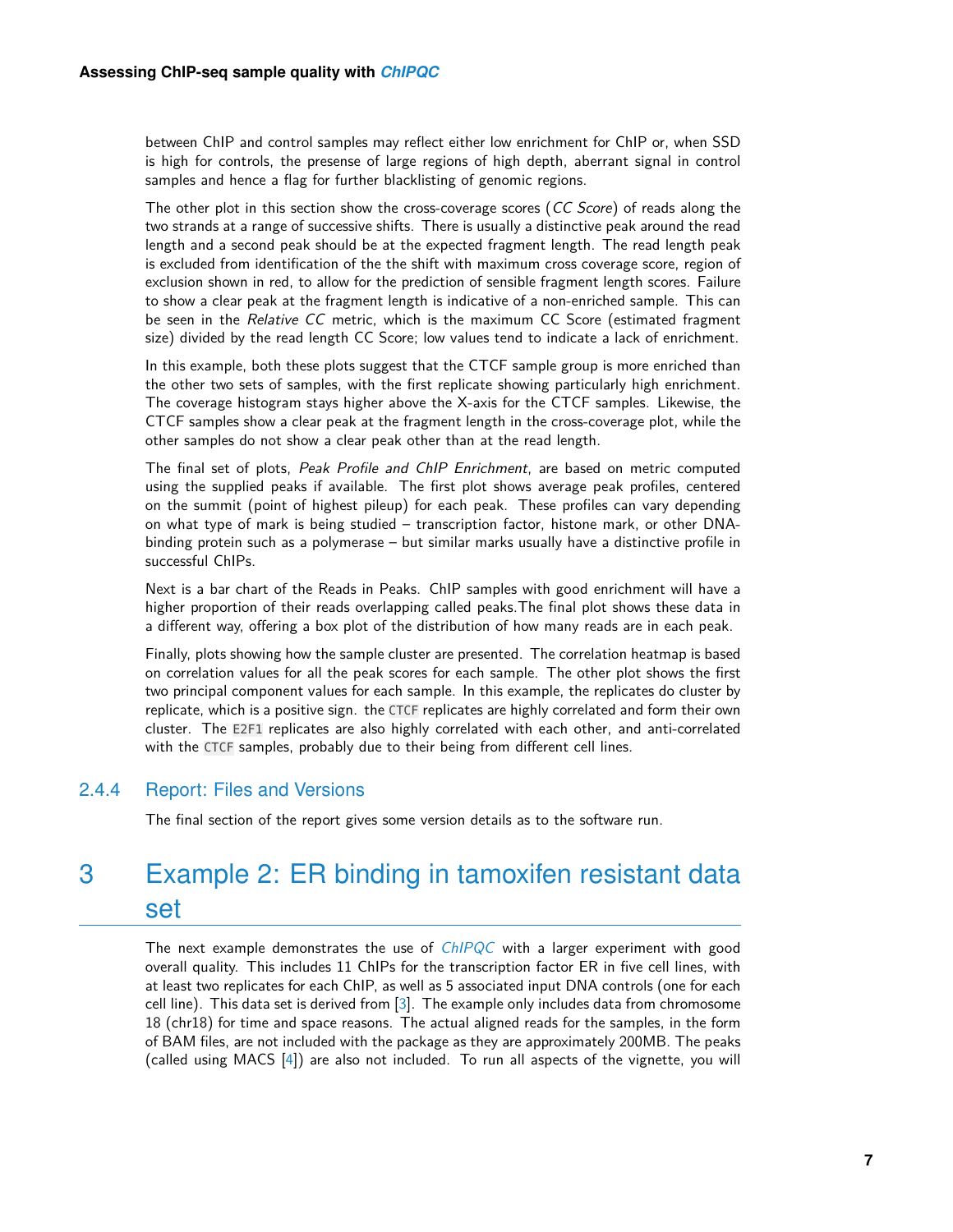<span id="page-7-0"></span>need to download these separately – inquire of the package maintainers if you are interested in how to do this. Note that this data set is the same at that used for the vignette and example for the [DiffBind](http://bioconductor.org/packages/DiffBind) package, which provides tools for further analyzing ChIP-seq experiments.

## 3.1 Experimental sample sheet

The first step is to construct a sample sheet describing the ChIP-seq experiment. This can be passed as a data frame, or saved in a csv file. The experiment can also be represented by a DBA object constructed using the [DiffBind](http://bioconductor.org/packages/DiffBind) package, which accepts the same sample sheets as  $ChIPQC$ . A csv sample sheet has been included for the tamoxifen data set, and can be accessed as follow:

```
> library(ChIPQC)
> samples = read.csv(file.path(system.file("extdata", package="ChIPQC"),
+ "tamoxifenQC.csv"))
> samples
  SampleID Tissue Factor Condition Treatment Replicate
1 BT4741 BT474 ER Resistant Full-Media 1
2 BT4742 BT474 ER Resistant Full-Media 2
3 MCF71 MCF7 ER Responsive Full-Media 1
4 MCF72 MCF7 ER Responsive Full-Media 2
5 MCF73 MCF7 ER Responsive Full-Media 3
6 T47D1 T47D ER Responsive Full-Media 1
7 T47D2 T47D ER Responsive Full-Media 2
8 TAMR1 MCF7 ER Resistant Full-Media 1
9 TAMR2 MCF7 ER Resistant Full-Media 2
10 ZR751 ZR75 ER Responsive Full-Media 1
11 ZR752 ZR75 ER Responsive Full-Media 2
                bamReads ControlID bamControl
1 reads/Chr18_BT474_ER_1.bam BT474c reads/Chr18_BT474_input.bam
2 reads/Chr18_BT474_ER_2.bam BT474c reads/Chr18_BT474_input.bam
3 reads/Chr18_MCF7_ER_1.bam MCF7c reads/Chr18_MCF7_input.bam
4 reads/Chr18_MCF7_ER_2.bam MCF7c reads/Chr18_MCF7_input.bam
5 reads/Chr18_MCF7_ER_3.bam MCF7c reads/Chr18_MCF7_input.bam
6 reads/Chr18_T47D_ER_1.bam T47Dc reads/T47D_input.bam
7 reads/Chr18_T47D_ER_2.bam T47Dc reads/T47D_input.bam
8 reads/Chr18_TAMR_ER_1.bam TAMRc reads/TAMR_input.bam
9 reads/TAMR_ER_2.bam TAMRc reads/TAMR_input.bam
10 reads/Chr18_ZR75_ER_1.bam ZR75c reads/ZR75_input.bam
11 reads/Chr18_ZR75_ER_2.bam ZR75c reads/ZR75_input.bam
                Peaks PeakCaller
1 peaks/BT474_ER_1.bed.gz bed
2 peaks/BT474_ER_2.bed.gz bed
3 peaks/MCF7_ER_1.bed.gz bed
4 peaks/MCF7_ER_2.bed.gz bed
5 peaks/MCF7_ER_3.bed.gz bed
6 peaks/T47D_ER_1.bed.gz bed
7 peaks/T47D_ER_2.bed.gz bed
8 peaks/TAMR_ER_1.bed.gz bed
9 peaks/TAMR_ER_2.bed.gz bed
10 peaks/ZR75_ER_1.bed.gz bed
```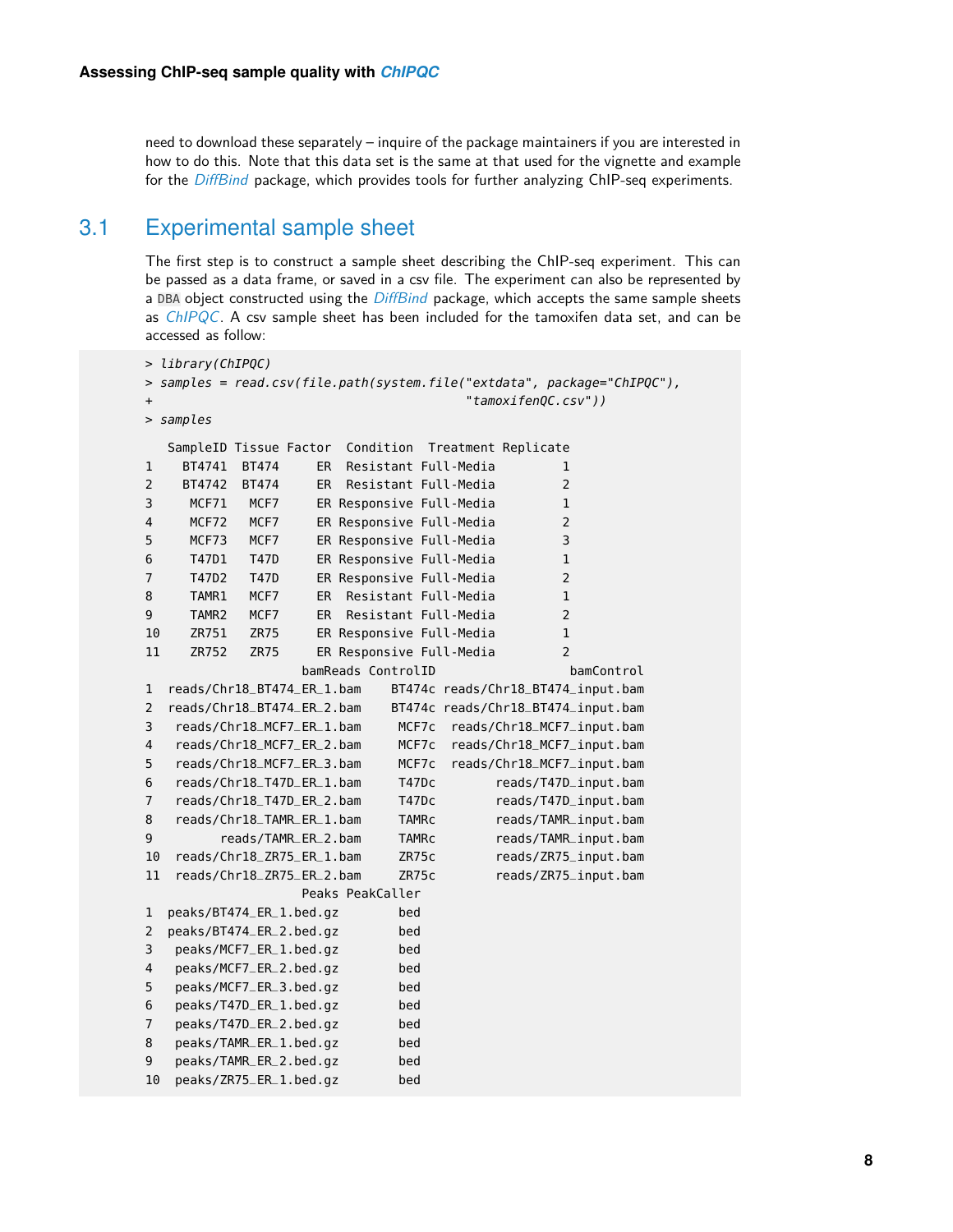#### 11 peaks/ZR75\_ER\_2.bed.gz bed

This sample sheet details the metadata for the experiment, including how controls are matches with ChIP samples. It also contains file paths to the aligned reads and previously called peaks. Note that in this case the paths are relative to the current working directory. If you download the associated data to run all step of the vignette, you will need to unzip the "reads" and "peaks" directories as sub directories of where the sample sheet is.

<span id="page-8-0"></span>If you have the sample sheet in a .csv file, you do not have to first load it into a data frame – the filename can be passed directly to ChIPQC.

### 3.2 Constructing a ChIPQCexperiment object

The main entry point for assessing experiments is ChIPQC. This takes a sample sheet and some other optional parameters and computes quality metrics for each of the individual samples. It does this using the [BiocParallel](http://bioconductor.org/packages/BiocParallel) package, which by default will run in parallel, using all available cores on your machine. For each unique sample (including controls), a ChIPQCsam ple object us constructed and added to a list. This list of samples forms the core of the ChIPQCexperiment object, which is constructed and returned by ChIPQC.

The parameters for ChIPQC include an annotation indicating what assembly of what genome is being analyzed. The chromosomes parameter specifies which chromosomes to examine when computing quality metrics. Restricting the chromosomes analysed can greatly increase the speed of the computations, as well as reducing the size of the resulting ChIPQCexperiment object. For this example we will limit the analysis to chromosome 18, the only chromosome for which data is included.

Other parameters include mapQCth, which represents a threshold for filtering on mapping (alignment) quality, which is set to 15 by default. An optional blacklist is a file or GRanges object with genomic intervals whereby reads in those regions will also be filtered out. Use of blacklists can be very important in ChIP-seq data processing ([**?**]), and should be applied for peak calling as well.

For this example, some other features of ChIPQC are used as well. By setting consensus=TRUE, a consensus peak set will be derived,so that even the control samples can be compared to determine their relative enrichment in these regions. With bCounts=TRUE, the peak scores will be computed by counting how many reads overlap these regions for every sample (include controls). This feature relies on the dba.count of the [DiffBind](http://bioconductor.org/packages/DiffBind) package. By passing an extra parameter, summits=250, through to  $dba$ , count, the peaks will include 250 basepairs upstream and downstream of the peak summit.

```
> data(blacklist_hg19)
> tamoxifen = ChIPQC(samples, consensus=TRUE, bCount=TRUE, summits=250,
+ annotation="hg19", chromosomes="chr18",
+ blacklist = blacklist.hg19)
> tamoxifen
```
Note that only the sample sheet actually needed to be specified; by default, if the annotation parameter is missing, it will default to "hg19", while a missing chromosomes parameter will result in the first chromosome that has peak being examined (in this case there re only peaks for "chr18", so that would be the default), and if the "hg19" is used, and the blacklist is missing, it will default to the one supplied with the package.

For the purposes of this vignette, we can load a pre-computed version of this object: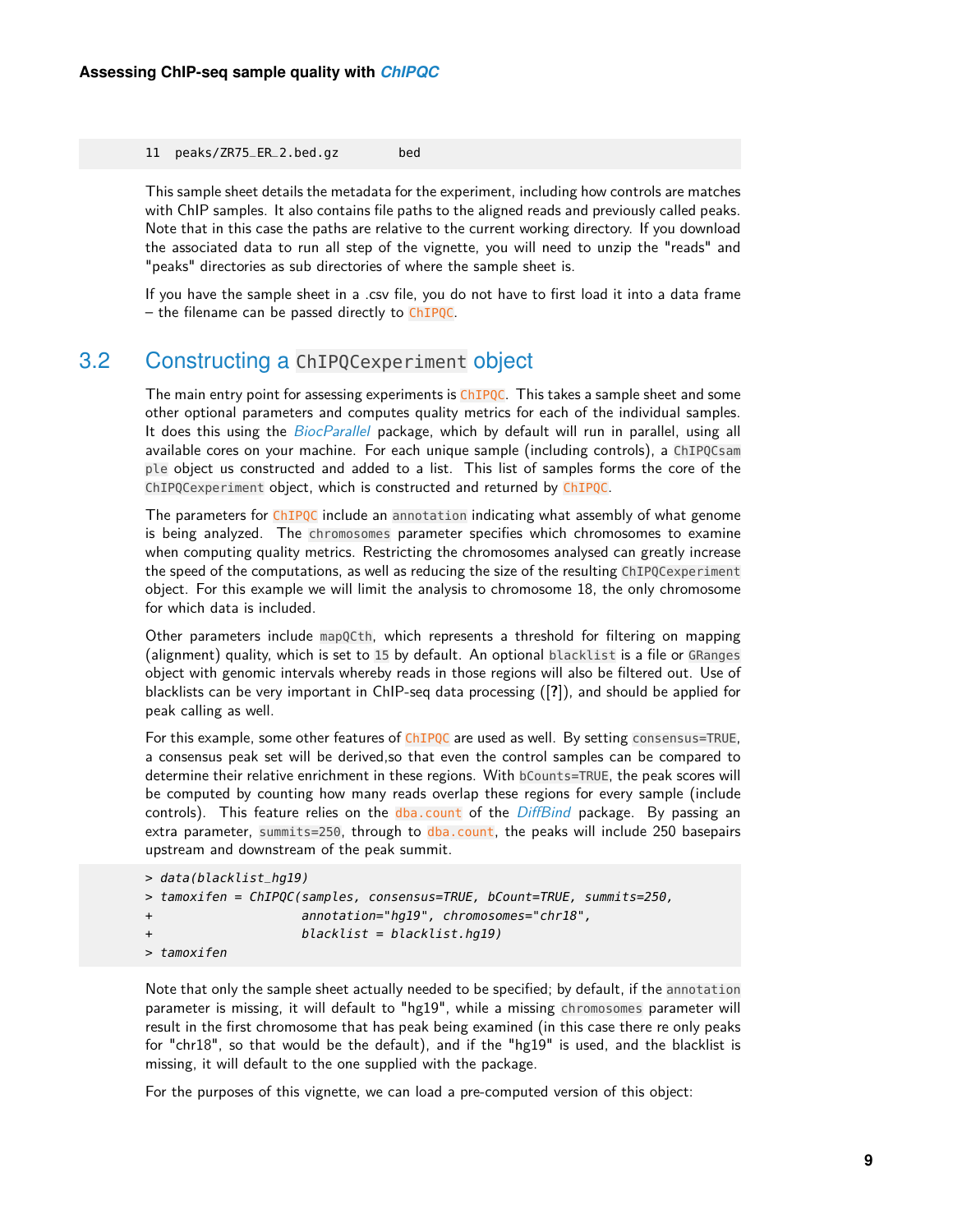| $> data(tamoxifen_QC)$ |              |                                            |      |                          |    |  |                |                |                      |            |
|------------------------|--------------|--------------------------------------------|------|--------------------------|----|--|----------------|----------------|----------------------|------------|
| > tamoxifen            |              |                                            |      |                          |    |  |                |                |                      |            |
|                        |              | Samples: 16 : BT4741 BT4742  TAMRc ZR75c   |      |                          |    |  |                |                |                      |            |
|                        | Tissue       | Factor Condition Treatment Replicate Peaks |      |                          |    |  |                |                |                      |            |
| BT4741                 | <b>BT474</b> | ER.                                        |      | Resistant Full-Media     |    |  |                | $\mathbf{1}$   | 2844                 |            |
| BT4742                 | <b>BT474</b> | ER.                                        |      | Resistant Full-Media     |    |  |                | $\overline{2}$ | 2844                 |            |
| MCF71                  | MCF7         |                                            |      | ER Responsive Full-Media |    |  |                | $\mathbf{1}$   | 2844                 |            |
| MCF72                  | MCF7         |                                            |      | ER Responsive Full-Media |    |  |                | $\overline{2}$ | 2844                 |            |
| MCF73                  | MCF7         |                                            |      | ER Responsive Full-Media |    |  |                | 3              | 2844                 |            |
| T47D1                  | T47D         |                                            |      | ER Responsive Full-Media |    |  |                | $\mathbf{1}$   | 2844                 |            |
| T47D2                  | T47D         |                                            |      | ER Responsive Full-Media |    |  |                | $\overline{2}$ | 2844                 |            |
| TAMR1                  | MCF7         | ER.                                        |      | Resistant Full-Media     |    |  |                | $\mathbf{1}$   | 2844                 |            |
| TAMR <sub>2</sub>      | MCF7         | ER.                                        |      | Resistant Full-Media     |    |  |                | $\overline{2}$ | 2844                 |            |
| ZR751                  | <b>ZR75</b>  |                                            |      | ER Responsive Full-Media |    |  |                | $\mathbf{1}$   | 2844                 |            |
| ZR752                  | <b>ZR75</b>  |                                            |      | ER Responsive Full-Media |    |  |                | $\overline{2}$ | 2844                 |            |
| <b>BT474c</b>          |              | BT474 Control Resistant Full-Media         |      |                          |    |  |                | c1             | 2844                 |            |
| MCF7c                  |              | MCF7 Control Responsive Full-Media         |      |                          |    |  |                | c2             | 2844                 |            |
| T47Dc                  |              | T47D Control Responsive Full-Media         |      |                          |    |  |                | c3             | 2844                 |            |
| TAMRC                  |              | MCF7 Control Resistant Full-Media          |      |                          |    |  |                | c4             | 2844                 |            |
| ZR75c                  |              | ZR75 Control Responsive Full-Media         |      |                          |    |  |                | c5             | 2844                 |            |
|                        |              | Reads Map% Filt% Dup% ReadL FragL RelCC    |      |                          |    |  |                | SSD            |                      | RiP% RiBL% |
| BT4741                 | 776353       | 100                                        | 15.8 | 8.42                     | 28 |  |                |                | 153 2.110 1.88 14.90 | 1.75       |
| BT4742                 | 782419       | 100                                        |      | 15.1 10.30               | 28 |  |                |                | 147 2.010 1.63 13.80 | 1.68       |
| MCF71                  | 438994       | 100                                        |      | 20.9 21.30               | 28 |  |                |                | 134 2.300 2.52 26.50 | 1.70       |
| MCF72                  | 465700       | 100                                        | 20.8 | 4.84                     | 28 |  |                |                | 155 2.090 1.65 16.10 | 2.17       |
| MCF73                  | 577273       | 100                                        |      | 19.1 10.30               | 28 |  |                |                | 153 2.460 2.18 21.80 | 1.83       |
| T47D1                  | 507492       | 100                                        | 21.1 | 7.86                     | 28 |  | 153 1.520 1.59 |                | 9.62                 | 2.24       |
| T47D2                  | 1831766      | 100                                        | 19.3 | 9.56                     | 28 |  | 162 1.530 2.30 |                | 5.70                 | 2.26       |
| TAMR1                  | 747610       | 100                                        |      | 17.4 15.50               | 28 |  |                |                | 151 2.490 2.15 19.30 | 2.05       |
| TAMR <sub>2</sub>      | 728601       | 100                                        | 18.4 | 5.84                     | 28 |  |                |                | 149 1.850 1.45 12.10 | 1.56       |
| ZR751                  | 804427       | 100                                        |      | 12.0 15.80               | 28 |  |                |                | 158 2.950 3.52 30.70 | 1.39       |
| ZR752                  | 2918549      | 100                                        |      | 11.6 23.80               | 28 |  |                |                | 160 3.140 4.45 20.70 | 1.22       |
| BT474c                 | 598010       | 100                                        | 18.1 | 3.30                     | 28 |  | 105 0.202 1.14 |                | 2.98                 | 1.72       |
| MCF7c                  | 485192       | 100                                        | 26.3 | 1.70                     | 28 |  | 109 0.108 1.40 |                | 2.65                 | 2.47       |
| T47Dc                  | 400396       | 100                                        |      | 44.2 31.60               | 36 |  | 196 0.268 6.02 |                | 1.18                 | 8.56       |
| TAMRC                  | 779102       | 100                                        | 19.3 | 6.16                     | 28 |  | 110 0.267 1.38 |                | 2.21                 | 2.06       |
| ZR75c                  | 1023987      | 100                                        |      | 26.2 20.10               | 36 |  | 220 0.573 5.36 |                | 1.50                 | 5.35       |

## 3.3 Quality metrics summary

<span id="page-9-0"></span>Looking at the output, the first line indicates how many samples there are (16, including 11 ChIPs and 5 controls). The next section shows the metadata for the 11 ChIP samples. All samples have the same number of peaks as a consensus set (derived from merging overlapping peaks, and keeping peaks that were identified in at least two samples) was used.

The final section (also retrievable as a *matrix* by calling  $0$ Cmetrics(tamoxifen)) shows a summary of the main QC metrics. These include the total number of reads in the bam file for each sample, the percentage of these that were successfully mapped (aligned), and the percentage of reads that were filtered out due to having a mapping quality score less than or equal to the mapQCth (in this case, 15). The percentage of reads that map to the exact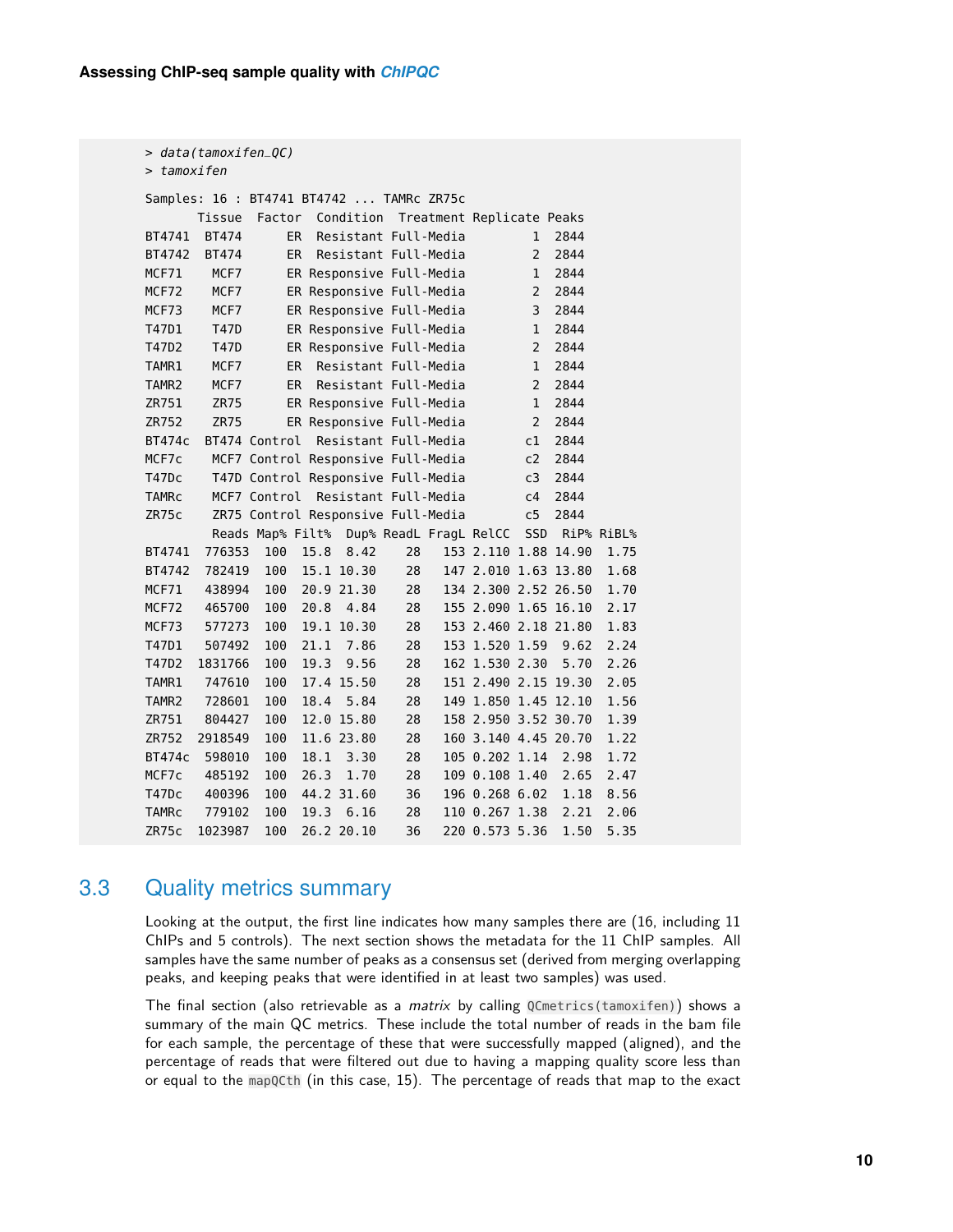position in the genome as at least one other read is then reported. In this example, we can see that three of the controls have very low duplication rates, with the T47D and ZR75 having duplication rates above 20%. This suggest it owuld be reasonable to filter duplciates from those two control. The ChIPs show substantial variance in their duplication rates, several above 10%. Higher duplication rates are expected in the ChIPs, as they should have regions of very high enrichment, which will correctly include fragments that originate at the same location. This is why we expect to see the controls samples exhibiting lower duplication rates  $(<5\%)$  with the ChIP samples having higher rates  $(15\%-20\%)$ , but not too high  $(>50\%)$ . A very high duplication rate  $(>50\%)$  can result from a sample that has been biased by uneven PCR duplication of some fragments. This example shows some variance in duplication rates amongst the samples, including between replicates of the same condition. For example the third MCF7 replicate has a duplication rate double that of the first replicat (although neither rate is so high as to indicate a massive PCR duplication issue). The second replicate has a very low rate, which should draw our attention to other metrics that indicate peak enrichment, such as SSD, Retlative CC, and the peak profile plot.

Next the read length, derived from the data in the bam files, is reported, along with the estimated mean fragment length. The fragment length is estimated from the data by systematically shifting the reads on each strand towards each other until the highest degree of cross-coverage is obtained. The RelativeCC metric is calculated by comparing the maximal cross coverage peak (at the shift size corresponding to he fragment length) to the cross coverage at a shift size corresponding to the read length, with higher scores (generally 2 or greater) indicating good enrichment. In this example, the RelativeCC scores for the controls are very low, as expected, while the scores for the ChIPs are all greater than 1.5, with most above 2, indicating good enrichment and reliable fragment length estimation.

The SSD value is another indication of evidence of enrichment. It is computed by looking at the density of positions with different pileup values. An enriched sample typically has a range of pileup values, with a high standard deviation, so a higher SSD is more indicative of better enrichment. SSD values close to 1 are generally correlated of poorly enriched samples, while successful ChIPs can expect values around 1.5, with highly enriched samples having SSD values of 2 or higher. In this example, the RelativeCC scores for the ChIPs are greater than 1.5, with several above 2, while most of the controls are closer to 1, indicating background sampling without clear peaks where reads along the two strands converge in peaks. The two controls with high duplication rates also have high SSD scores, probably driven by false peaks driven by PCR duplication. Several of the plots below, such as the coverage histogram, crosscoverage,a nd peak profiles show that the signals for these controls do not show meaningful enrichment when duplicates are removed.

The final two metrics report the percentage of reads in different regions of interest. The first reports the percentage of reads that overlap called peaks (also known as FRIP). This is another good indication of how "enriched" the sample is, and can be considered a "signal-tonoise" measure of what proportion of the library consists of fragments from binding sites vs. background reads. RiP% values for ChIPs around 15% or higher generally reflect successful enrichment. In this case,where a consensus peak set was used (instead of peak sets unique to each sample), samples that originally had fewer peaks called can be expected to have lower RiP values (for example the T47D samples). Use of the consensus set does allow enrichment in the controls to be directly compared; in this example, the controls have much lower RiP% values, indicating that most of the the fragment sequenced in them were not located at peak sites.

<span id="page-10-0"></span>The final measure report the percentage of reads that overlapped blacklisted regions (RiBL).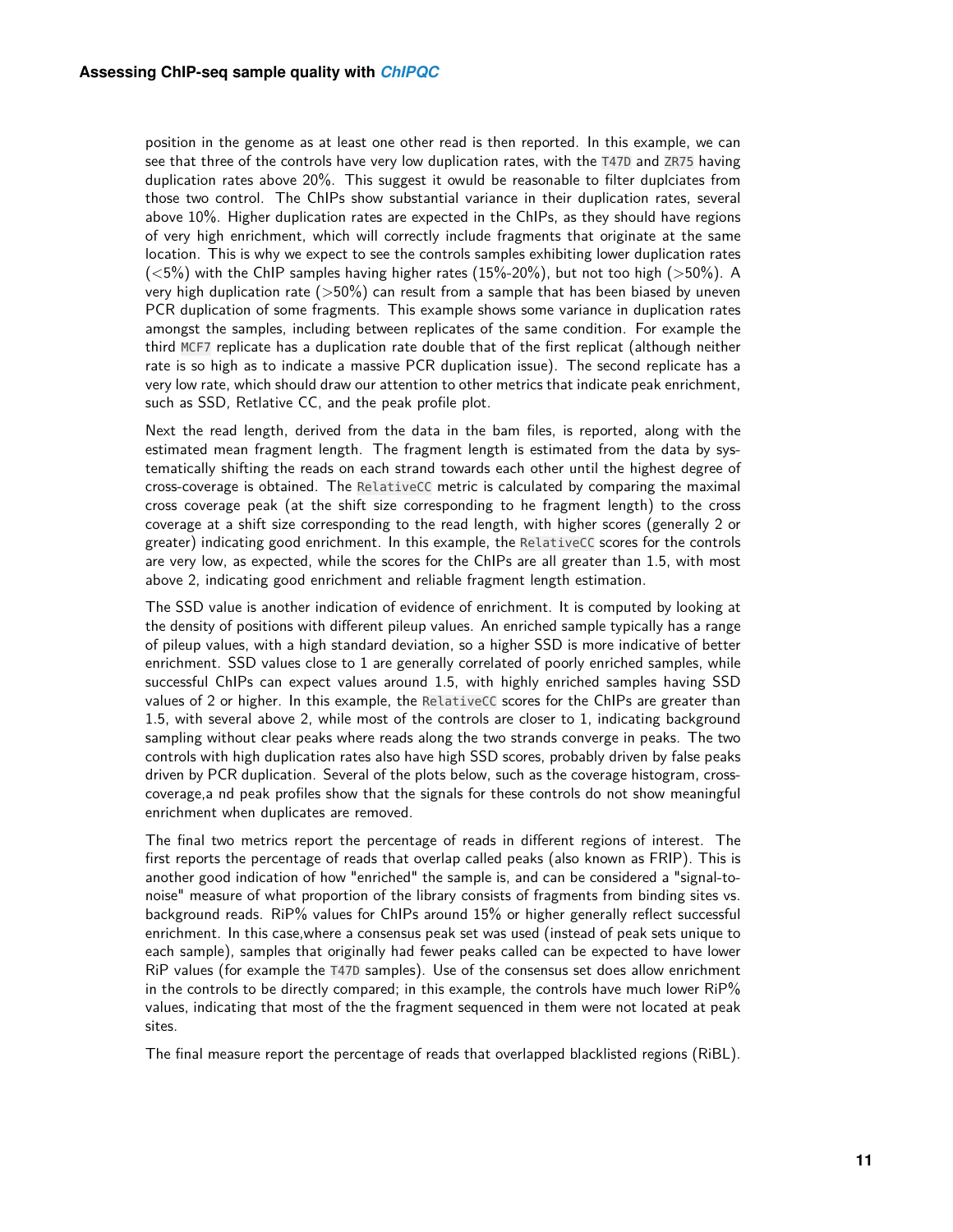## 3.4 Generating a summary HTML report

As in the previous example, a summary HTML report can be generated for this example experiment by invoking ChIPQCreport. The only difference is that, in this case, the sample groups should be derived using the Tissue and Condition metadata values, as follows:

> ChIPQCreport(tamoxifen,facetBy=c("Tissue","Condition"))

<span id="page-11-0"></span>The resulting report is not included in this vignette due to space limitations, but you are invited to generate it yourself and have a look. It is also available for examination at [http:](http://ChIPQC.starkhome.com/Reports/tamoxifen/ChIPQC.html) [//ChIPQC.starkhome.com/Reports/tamoxifen/ChIPQC.html.](http://ChIPQC.starkhome.com/Reports/tamoxifen/ChIPQC.html)

## 3.5 Plotting QC metrics for experimental sample groups

<span id="page-11-1"></span>As an alternative to generating a complete summary report, plotting methods are provided to generate specific plots, as follows:

#### 3.5.1 Plotting Coverage Histograms

The coverage histogram plot is generated as follows:

```
> plotCoverageHist(tamoxifen,facetBy=c("Tissue","Condition"))
```


**Figure 1: Example Coverage Histogram plot** Generated by plotCoverageHist(tamoxifen,facetBy=c("Tissue","Condition"))

As shown in Figure [1,](#page-11-3) this plots the distribution of pileup values at each basepair. The first thing to looks for is that the controls are "below" the ChIPs in the plots. Enriched ChIP samples will tail off less quickly than input controls consisting of background reads, indicating positions with high pileup values (ultimately corresponding to peaks).

#### 3.5.2 Plotting Cross-Coverage

<span id="page-11-2"></span>A cross-coverage plot can be generated as follows:

```
> plotCC(tamoxifen,facetBy=c("Tissue","Condition"))
```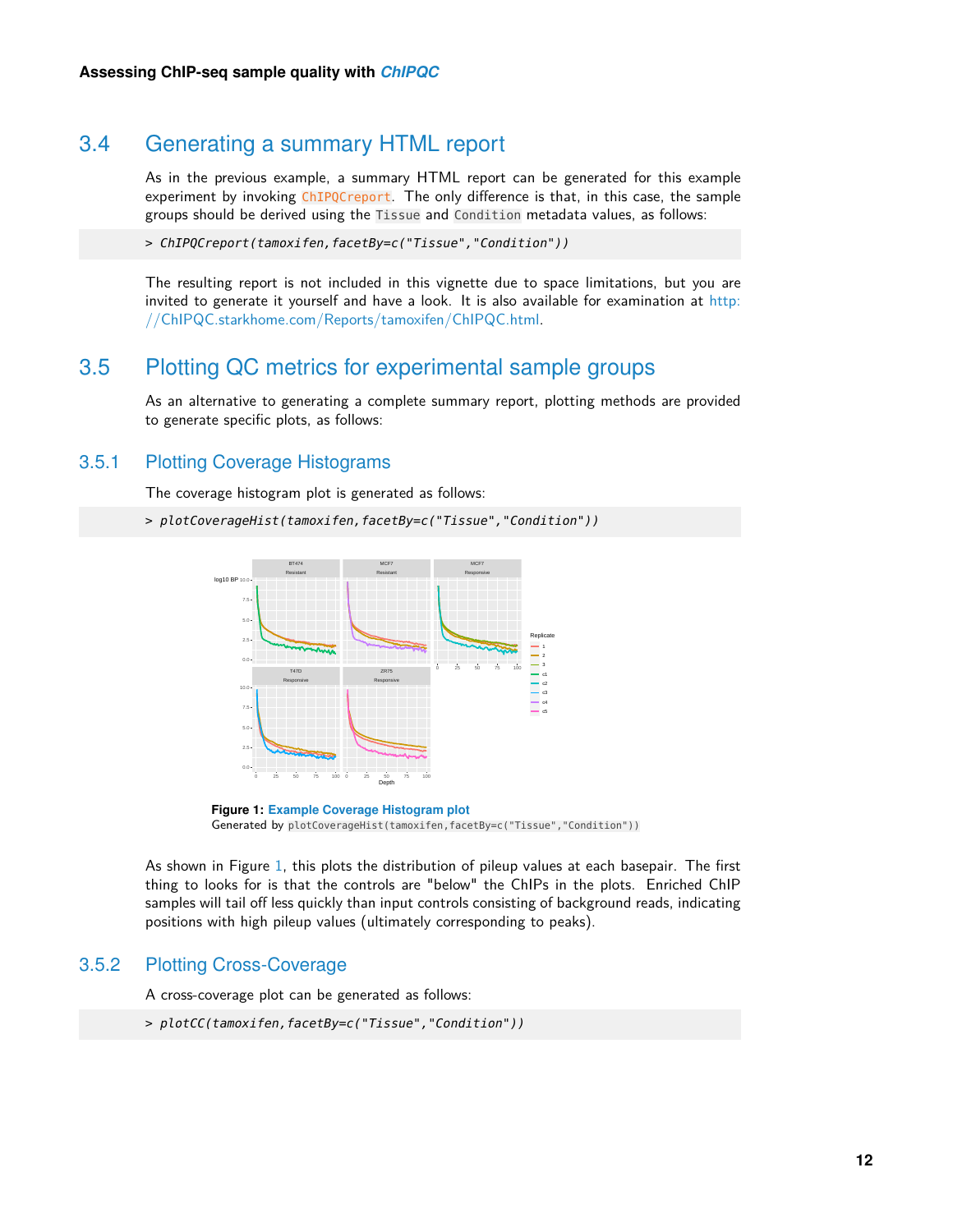<span id="page-12-1"></span>

**Figure 2: Example Cross-coverage plot** Generated by plotCC(tamoxifen,facetBy=c("Tissue","Condition"))

As shown in Figure [2,](#page-12-1) this plots the cross-coverage values over a range of shift sizes. The region up to the read length is highlighted, and a small peak in cross-coverage is expected to be found here. Notice that the controls do not have another higher peak, while ChIP samples with good enrichment have another peak in cross-coverage value at the fragment length, as shifting the reads on both strand should increase coverage at peak sites.

#### 3.5.3 Plotting Relative Enrichment of reads in Genomic Intervals

<span id="page-12-0"></span>A heatmap plot showing relative enrichment of reads around annotated genomic features can be generated as follows:



<span id="page-12-2"></span>> plotRegi(tamoxifen,facetBy=c("Tissue","Condition"))

**Figure 3: Example Relative Enrichment of Genomic features heatmap plot** Generated by plotRegi(tamoxifen,facetBy=c("Tissue","Condition"))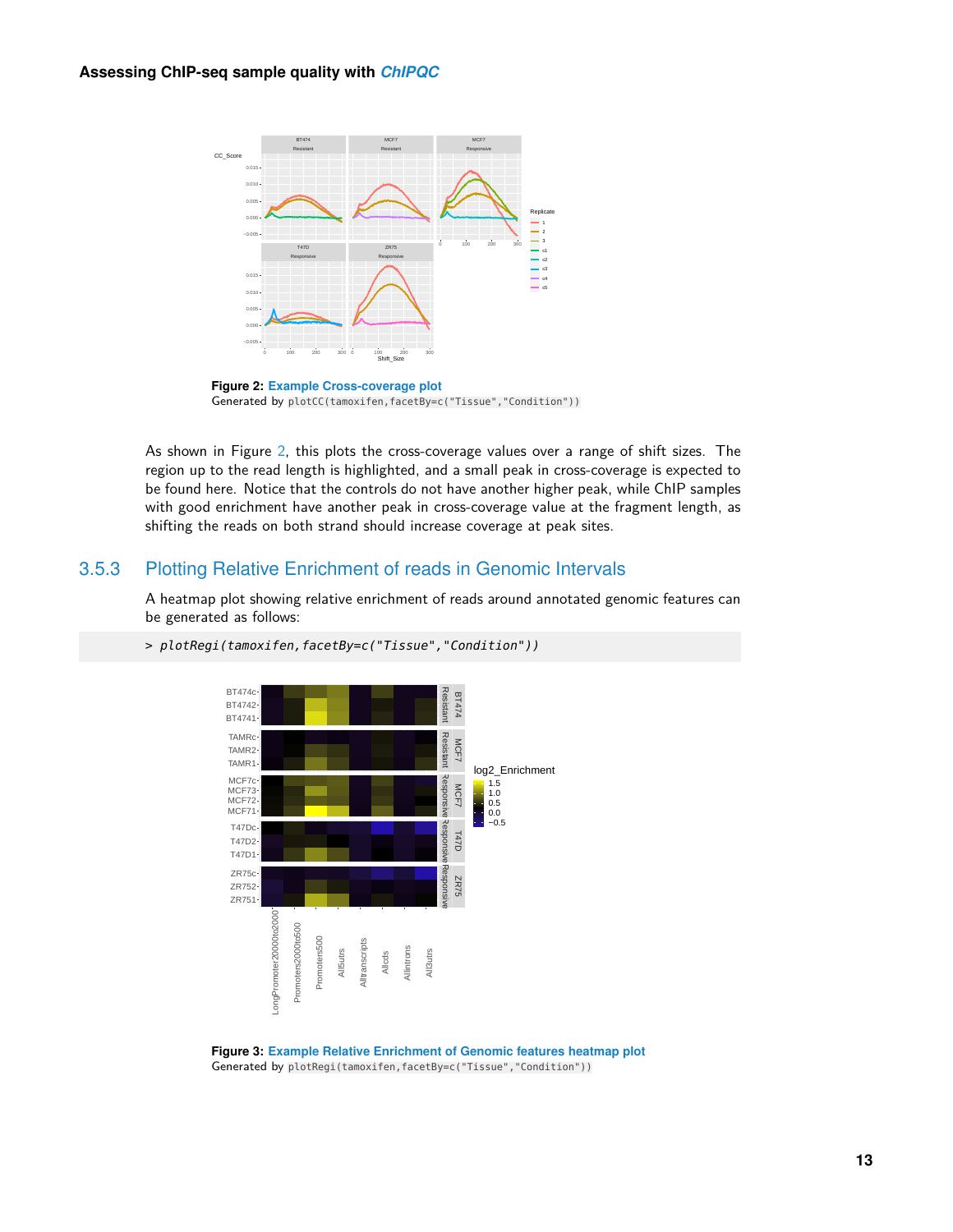As shown in Figure [3,](#page-12-2) samples with more reads than expected around certain features can be seen. Note that these genomic features tend to be enriched (and background genomic DNA depleted) in ChIP and control samples, as it is more likely that the chromatin is open near coding genes, and hence fragmentation can occur there more frequently.

#### 3.5.4 Plotting Peak Profiles

<span id="page-13-0"></span>Plots of composite peak profile can be generated as follows:

```
> plotPeakProfile(tamoxifen,facetBy=c("Tissue","Condition"))
```




As shown in Figure [4,](#page-13-3) each peak is centered on its summit (point of highest pileup after extending the reads to the calculated fragment length), and the pileup values at bases in a window upstream and downstream of the summits is computed and averaged for all peaks in the sample. Good ChIPs will show distinctive patterns of enrichment in these peaks, while associated controls will be relatively flat. The exact shape depends on the specific protein being ChIPed and the biological conditions. This example shows a profile for a transcription factor binding directly to the DNA.

#### 3.5.5 Plotting Reads overlapping Peaks and the Blacklist

<span id="page-13-1"></span>Barplots of the relative number of reads that overlap peaks vs. background reads, as well and the proportion of reads overlapping blacklisted regions, can be generated as follows:

```
> plotRap(tamoxifen,facetBy=c("Tissue","Condition"))
```

```
> plotFribl(tamoxifen,facetBy=c("Tissue","Condition"))
```
<span id="page-13-2"></span>These plots are shown for the example data set in Figures [5.](#page-14-0) and [6.](#page-14-1)

#### 3.5.6 Plotting Sample Clustering

It can be useful when assessing the overall success of an experiment to see how the samples cluster. Two plots to aid in this can be generated as follows: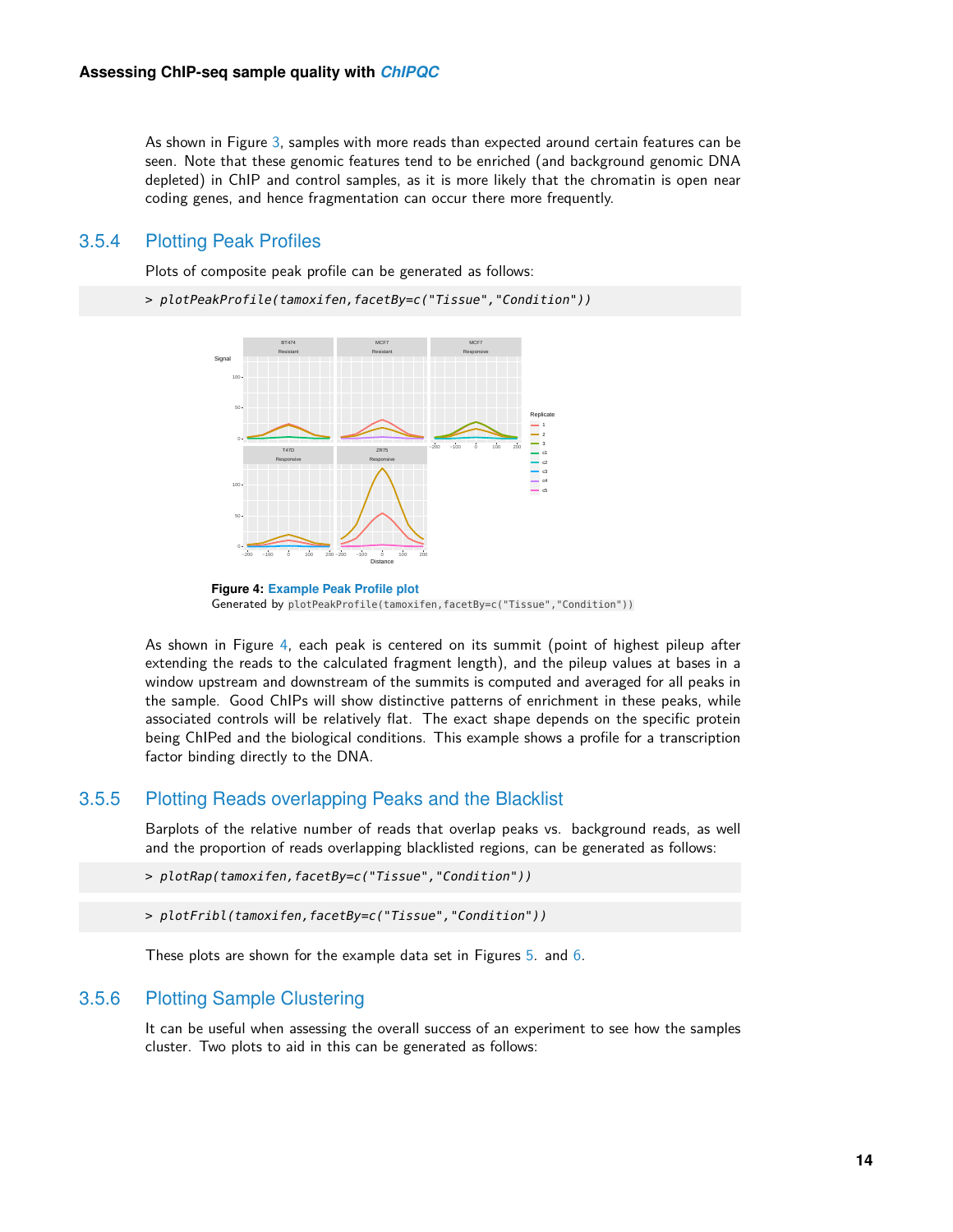#### **Assessing ChIP-seq sample quality with** *[ChIPQC](http://bioconductor.org/packages/ChIPQC)*

<span id="page-14-0"></span>

**Figure 5: Example Reads overlapping Peaks plots** Generated by plotRap(tamoxifen,facetBy=c("Tissue","Condition"))

<span id="page-14-1"></span>

**Figure 6: Example Reads overlapping Blacklist plots** Generated by plotFribl(tamoxifen,facetBy=c("Tissue","Condition"))

> plotCorHeatmap(tamoxifen,attributes=c("Tissue","Factor","Condition","Replicate"))

> plotPrincomp(tamoxifen,attributes=c("Tissue","Condition"))

Figure [7](#page-15-2) shows the clustering in a correlation heatmap, where the scores for every peak are computed for each sample, and then scores for each pair of samples are used to calculate a correlation value. In this example, the controls form a distinct cluster, while the replicates each cluster together.

Additional insight can be gained from viewing the results of a principal components analysis using the peak scores. Figure  $8$  plots each sample along the first two components. The replicates, each plotted with the same color, mostly plot close to each other. The two controls, with very low peak scores (as evidenced by their low RiP% values), end up in almost the exact same point (with the yellow dot superimposed over a red dot) along the first component to the right, while the T47D samples, which are the least enriched of the ChIPs (lower RiP%), separate in the second component, occupying the top portion (green dots).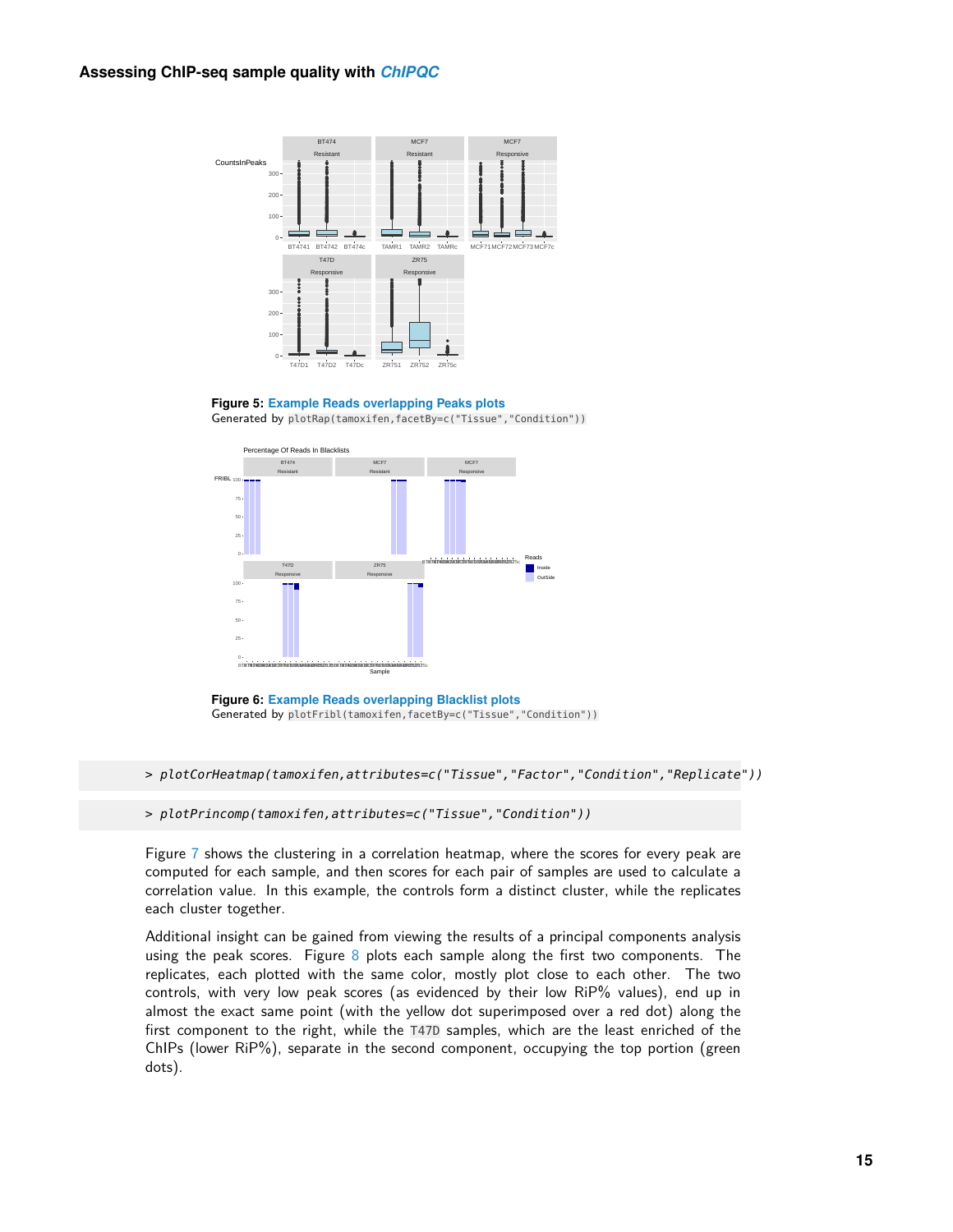<span id="page-15-2"></span>

**Figure 7: Example Correlation Heatmap with Clustering** Generated by plotCorHeatmap(tamoxifen,attributes=c("Tissue","Condition"))

<span id="page-15-3"></span>

**Figure 8: Example Principal Components plot** Generated by plotPrincomp(tamoxifen,attributes=c("Tissue","Condition"))

# 4 Example 3: Single sample assessment

<span id="page-15-1"></span><span id="page-15-0"></span>While the vignette has focused on using [ChIPQC](http://bioconductor.org/packages/ChIPQC) to assess experiment consisting of multiple ChIP and control samples, it can also be used to examine samples individually without requiring the full experimental structure. This section briefly describes how to work with individual samples.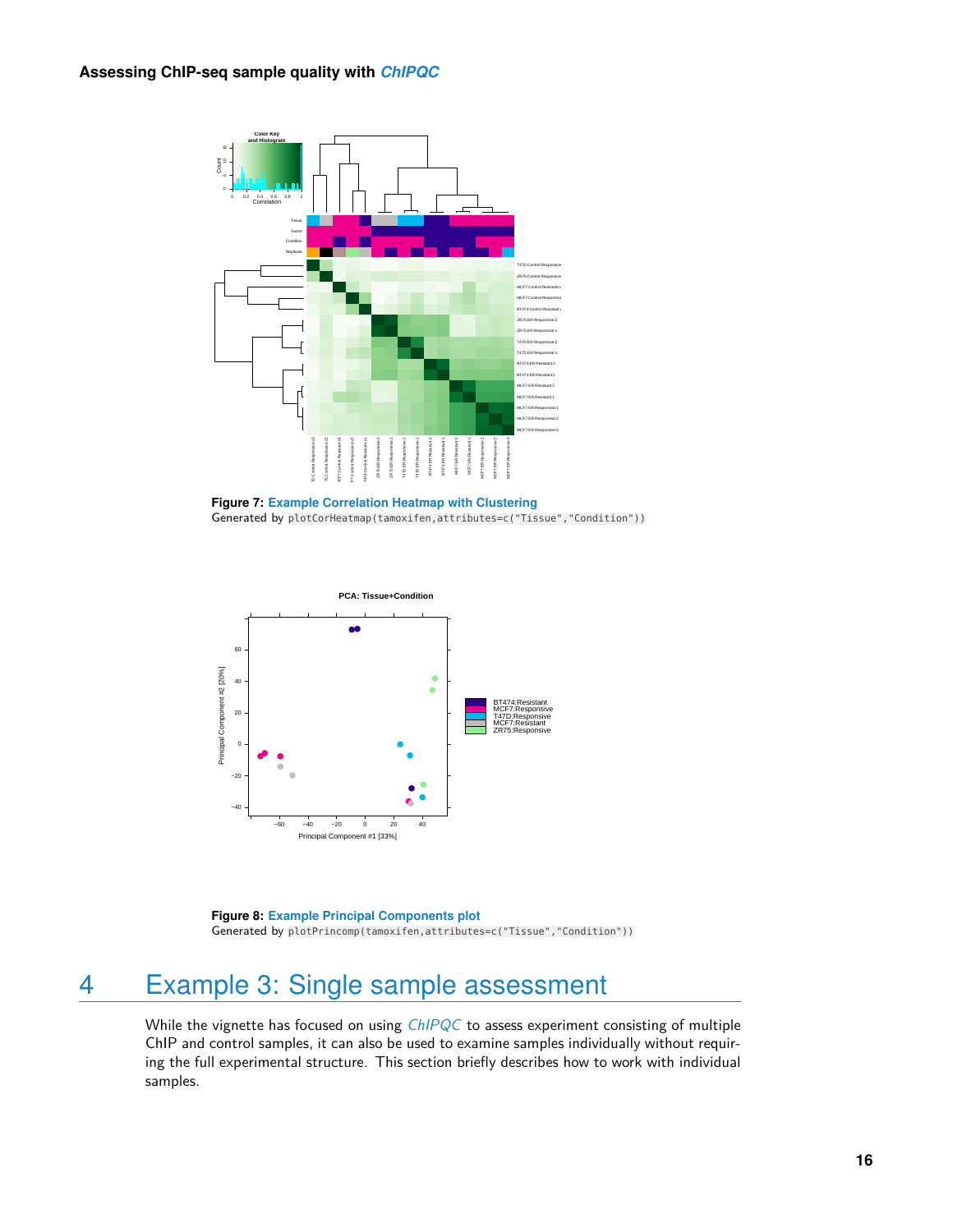## 4.1 Constructing a ChIPQsample object and retrieving QC metrics

Given only a bam file (or a set of aligned reads in a GappedAlignemnt object), the QC metrics can be easily calculated (note the peak file is optional, but if missing, no peak-related metrics can be calculated):

> CTCF1 = ChIPQCsample("reads/SRR568129.bam", peaks="peaks/SRR568129\_chr22\_peaks.bed")

As the source data is not included with this vignette, the same effect can be simulated by retrieving the sample object we would have generated from the example experiment:

> CTCF1 = QCsample(exampleExp,1)

This returns a ChIPQCsample object, that can be examined as follows:

> CTCF1

|                                                           |                                    |                         | Proportion0fCounts |                |                                                               |                                             |
|-----------------------------------------------------------|------------------------------------|-------------------------|--------------------|----------------|---------------------------------------------------------------|---------------------------------------------|
| Peaks                                                     |                                    |                         |                    | 0.42345591     |                                                               |                                             |
| BlackList                                                 |                                    |                         |                    | 0.01807147     |                                                               |                                             |
| LongPromoter20000to2000                                   |                                    |                         |                    | 0.39820917     |                                                               |                                             |
| Promoters2000to500                                        |                                    |                         | 0.05128542         |                |                                                               |                                             |
| Promoters500                                              |                                    |                         |                    | 0.02985514     |                                                               |                                             |
| All5utrs                                                  |                                    |                         |                    | 0.01987424     |                                                               |                                             |
| Alltranscripts                                            |                                    |                         |                    | 0.77778972     |                                                               |                                             |
| Allcds                                                    |                                    |                         |                    | 0.03430038     |                                                               |                                             |
| Allintrons                                                |                                    |                         |                    | 0.71927332     |                                                               |                                             |
| All3utrs                                                  |                                    |                         |                    | 0.03180118     |                                                               |                                             |
| GRanges object with 1118 ranges and 2 metadata columns:   |                                    |                         |                    |                |                                                               |                                             |
|                                                           | segnames                           |                         |                    |                |                                                               | ranges strand   Counts bedRangesSummitsTemp |
|                                                           |                                    | <rle></rle>             |                    |                | <iranges> <rle>   <integer></integer></rle></iranges>         | $<$ numeric $>$                             |
|                                                           | $[1]$ chr22 16084142-16084556      |                         |                    | $*$            | 29                                                            | 16084371                                    |
|                                                           | $[2]$ chr22 16156879-16157272 *    |                         |                    |                | 29                                                            | 16157010                                    |
|                                                           | $[3]$ chr22 16166244-16166805 *    |                         |                    |                | 464                                                           | 16166577                                    |
|                                                           | $[4]$ chr22 16185962-16186461 *    |                         |                    |                | 36                                                            | 16186189                                    |
| [5]                                                       |                                    | chr22 16192141-16193098 |                    | $*$            | 65                                                            | 16192792                                    |
| $\mathbf{r}$ , $\mathbf{r}$ , $\mathbf{r}$ , $\mathbf{r}$ |                                    |                         |                    | والمتوارث ومعا | $\ldots$ .                                                    | .                                           |
|                                                           | $[1114]$ chr22 51129810-51130449 * |                         |                    |                | 105                                                           | 51130147                                    |
|                                                           | $[1115]$ chr22 51165140-51165330 * |                         |                    |                | 14                                                            | 51165225                                    |
|                                                           | $[1116]$ chr22 51170467-51171033   |                         |                    | $*$            | 133                                                           | 51170738                                    |
|                                                           | [1117] chr22 51195483-51195886     |                         |                    | $*$            | 24                                                            | 51195608                                    |
|                                                           | [1118] chr22 51213448-51214119     |                         |                    | $*$            | 164                                                           | 51213729                                    |
|                                                           |                                    |                         |                    |                |                                                               |                                             |
|                                                           |                                    |                         |                    |                | seqinfo: 1 sequence from an unspecified genome; no seqlengths |                                             |

This shows some summary statistics and the GRanges object containing the examined peaks.

A simpler way to see the key QC metrics is as follows:

| $> 0$ Cmetrics(CTCF1) |               |       |         |       |        |       |            |  |  |
|-----------------------|---------------|-------|---------|-------|--------|-------|------------|--|--|
| Reads                 | Map $\%$      | Filt% | $Dup$ % | ReadL | FragL  | RelCC | <b>SSD</b> |  |  |
| 341055.00             | 100.00        | 26.30 | 16.60   | 28.00 | 131.00 | 2.74  | 2.53       |  |  |
| $R_1P$ %              | $R$ i Bl $\%$ |       |         |       |        |       |            |  |  |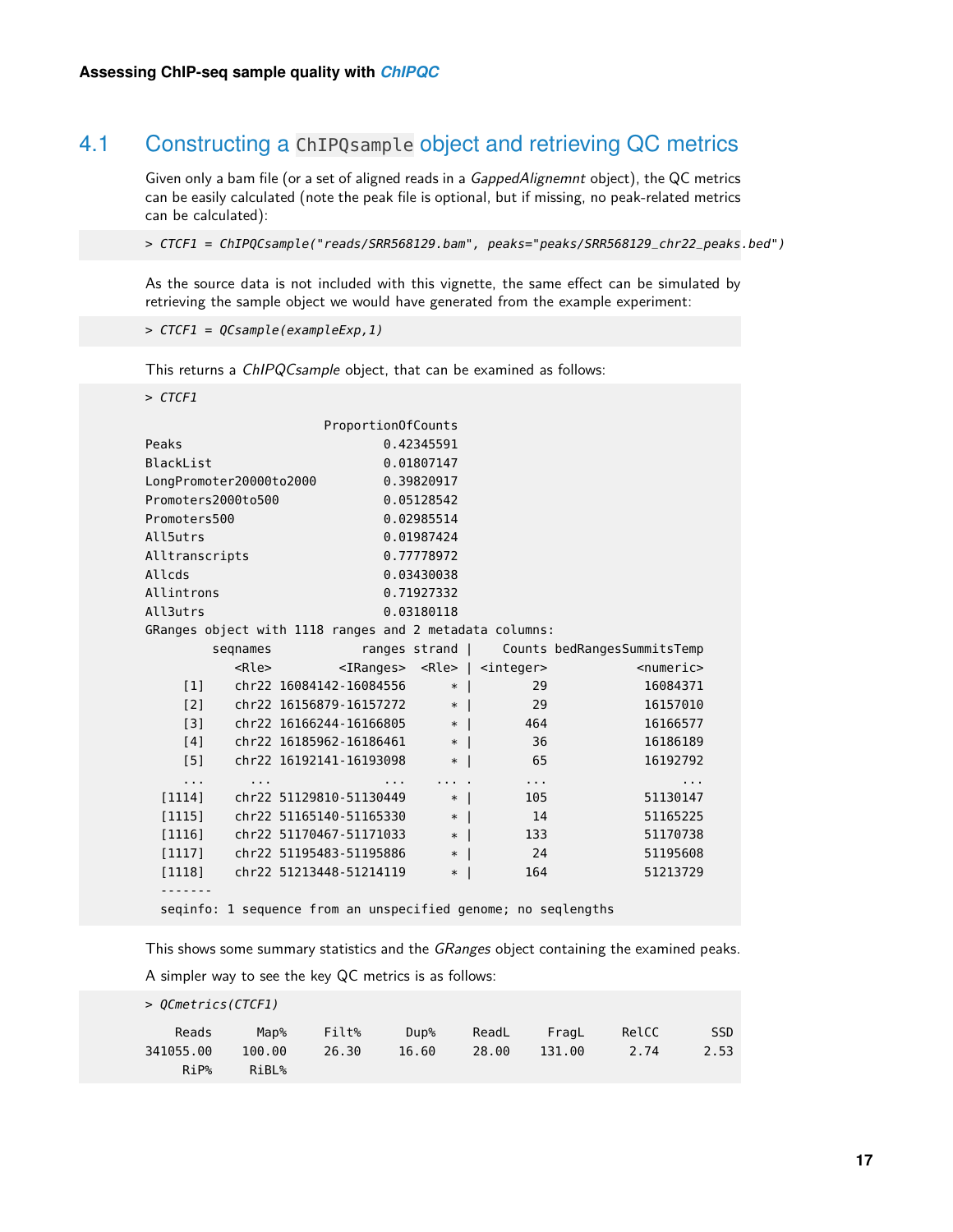#### 31.20 1.33

tamThis returns a vector containing 10 metrics: the total number of reads in the bam file, the percentage that are aligned to the genome, the percentage that fall below the default mapping quality filter score of 15, the percentage of reads that align to exactly the same starting position as another read, the length of reads, the calculated fragment length, the relative cross-coverage score (based on the cross-coverage score when shifting by the fragment length vs. unshifted), the SSD (based on the standard deviation of the distribution of coverage pileup scores), and the percentage of reads that overlap peaks and blacklisted regions.

### 4.2 Plotting QC metrics for a sample

<span id="page-17-0"></span>Plots can be generated for individual samples. For example, here is the cross-coverage plot:

#### <span id="page-17-2"></span>> plotCC(CTCF1)



**Figure 9: Sample-level cross-coverage plot** Generated by figSampCC(CTCF)

<span id="page-17-1"></span>shown as Figure [9](#page-17-2)

## 4.3 Combining multiple samples into an Experiment

Samples that have been analyzed separately as ChIPQCsample objects may be combined into an ChIPQCexperiment object, without requiring the QC metrics to be re-computed, by combining them with a list and supplying a sample sheet with the experimental metadata.

For example, suppose the samples in the tamoxifen resistance example had been assessed separately and been combined in a list. We can get equivalent of this using the QCsample method on the experiment: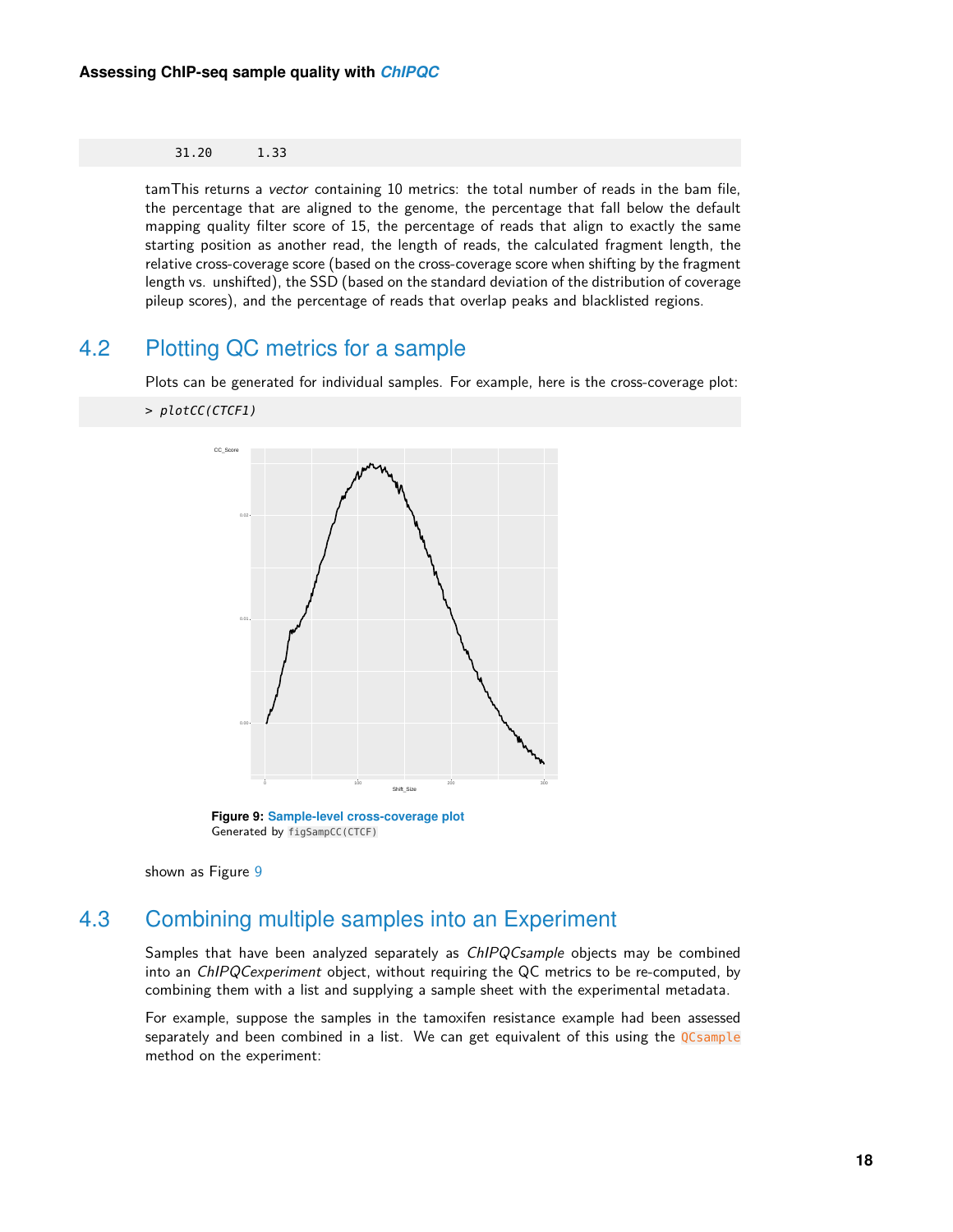```
> sampleList = QCsample(tamoxifen)
> class(sampleList)
[1] "list"
> length(sampleList)
[1] 16
> names(sampleList)
 [1] "BT4741" "BT4742" "MCF71" "MCF72" "MCF73" "T47D1" "T47D2" "TAMR1"
 [9] "TAMR2" "ZR751" "ZR752" "BT474c" "MCF7c" "T47Dc" "TAMRc" "ZR75c"
> class(sampleList[[1]])
[1] "ChIPQCsample"
attr(,"package")
[1] "ChIPQC"
```
Suppose we also have constructed a matching samplesheet as a *data.frame*:

```
> sampleSheet = read.csv(file.path(system.file("extdata", package="ChIPQC"),
+ "tamoxifenQC.csv"))
> sampleSheet
  SampleID Tissue Factor Condition Treatment Replicate
1 BT4741 BT474 ER Resistant Full-Media 1
2 BT4742 BT474 ER Resistant Full-Media 2
3 MCF71 MCF7 ER Responsive Full-Media 1
4 MCF72 MCF7 ER Responsive Full-Media 2
5 MCF73 MCF7 ER Responsive Full-Media 3
6 T47D1 T47D ER Responsive Full-Media 1
7 T47D2 T47D ER Responsive Full-Media 2
8 TAMR1 MCF7 ER Resistant Full-Media 1
9 TAMR2 MCF7 ER Resistant Full-Media 2
10 ZR751 ZR75 ER Responsive Full-Media 1
11 ZR752 ZR75 ER Responsive Full-Media 2
                bamReads ControlID bamControl
1 reads/Chr18_BT474_ER_1.bam BT474c reads/Chr18_BT474_input.bam
2 reads/Chr18_BT474_ER_2.bam BT474c reads/Chr18_BT474_input.bam
3 reads/Chr18_MCF7_ER_1.bam MCF7c reads/Chr18_MCF7_input.bam
4 reads/Chr18_MCF7_ER_2.bam MCF7c reads/Chr18_MCF7_input.bam
5 reads/Chr18_MCF7_ER_3.bam MCF7c reads/Chr18_MCF7_input.bam
6 reads/Chr18_T47D_ER_1.bam T47Dc reads/T47D_input.bam
7 reads/Chr18_T47D_ER_2.bam T47Dc reads/T47D_input.bam
8 reads/Chr18_TAMR_ER_1.bam TAMRc reads/TAMR_input.bam
9 reads/TAMR_ER_2.bam TAMRc reads/TAMR_input.bam
10 reads/Chr18_ZR75_ER_1.bam ZR75c reads/ZR75_input.bam
11 reads/Chr18_ZR75_ER_2.bam ZR75c reads/ZR75_input.bam
                Peaks PeakCaller
1 peaks/BT474_ER_1.bed.gz bed
2 peaks/BT474_ER_2.bed.gz bed
3 peaks/MCF7_ER_1.bed.gz bed
4 peaks/MCF7_ER_2.bed.gz bed
```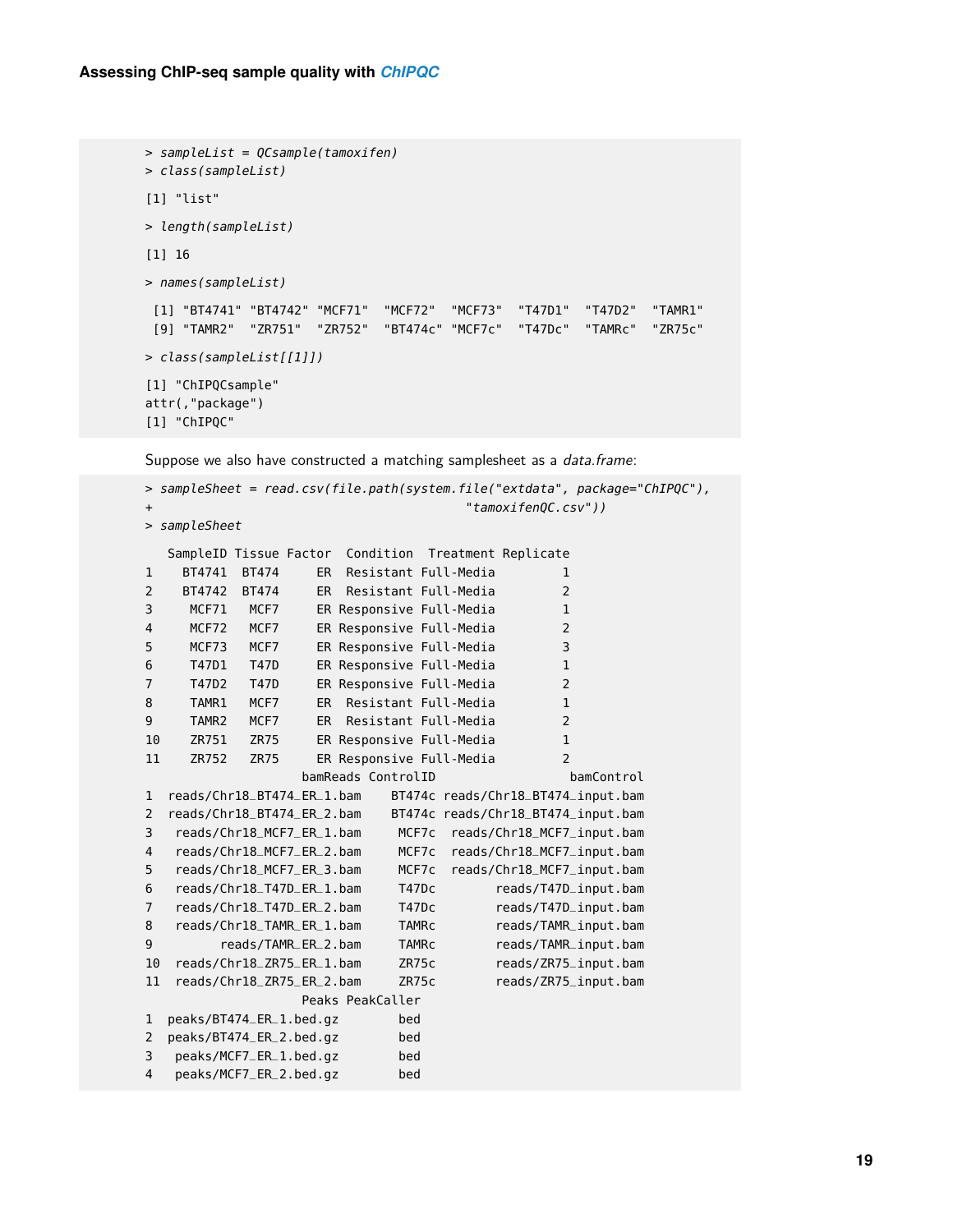| .5 | peaks/MCF7_ER_3.bed.gz | bed |
|----|------------------------|-----|
| 6  | peaks/T47D_ER_1.bed.gz | bed |
| 7  | peaks/T47D_ER_2.bed.gz | bed |
| 8  | peaks/TAMR_ER_1.bed.gz | bed |
| 9  | peaks/TAMR_ER_2.bed.gz | bed |
| 10 | peaks/ZR75_ER_1.bed.gz | bed |
| 11 | peaks/ZR75_ER_2.bed.gz | bed |

we can then re-construct the original ChIPQCexperiment object without having to re-compute the QC metrics:

```
> tamoxifen = ChIPQC(sampleSheet, samples=sampleList)
> tamoxifen
```
We could also supply a sample sheet that refers to only a subset of the ChIPQCsample objects to form a smaller experiment:

```
> BT474s = ChIPQC(sampleSheet[1:2,], samples=sampleList)
```
## 5 Customising QC plots

[ChIPQC](http://bioconductor.org/packages/ChIPQC) allows for some customisation of plots produced by the use of the additional parameters of facetBy, colourBy and lineBy. facetBy accepts a character vector corresponding to metadata column names and will group plots according to those supplied. In this example we choose to group by sample names to produce individual plots per sample (Figure [10\)](#page-19-1).

```
> plotCC(exampleExp,facetBy="Sample")
```


**Figure 10: Cross-coverage plot grouped by Sample ID** Generated by plotCC(exampleExp,facetBy="Sample")

We can also use the colourBy and lineBy parameters for the plotCoverageHist(), plot PeakProfile() and  $plotCC()$  functions to alter line colours and types used. In Figure [11\)](#page-20-1) we colour by factor and set the line type to be by Tissue.

> plotCC(exampleExp,facetBy="Sample",colourBy="Factor",lineBy="Tissue")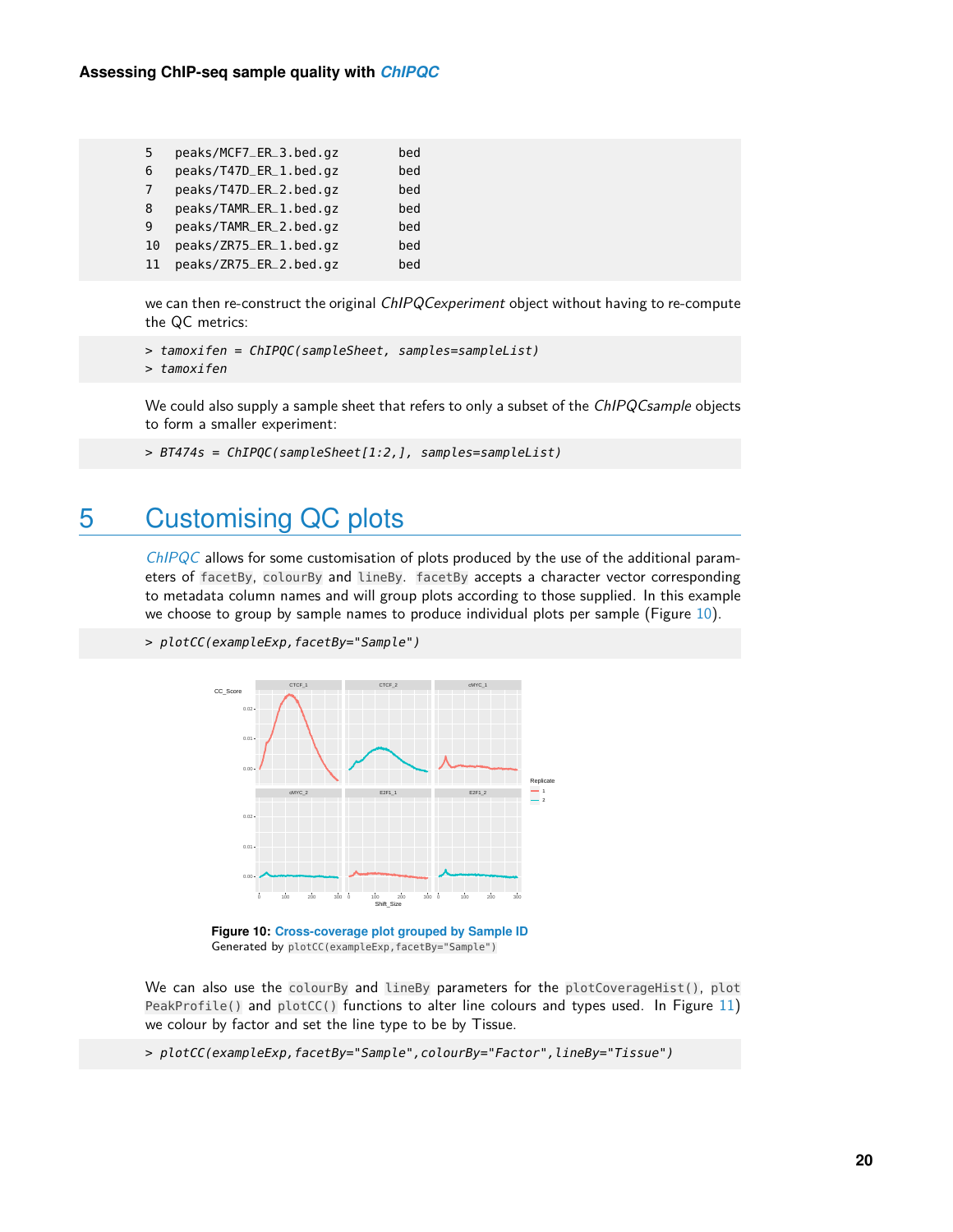<span id="page-20-1"></span>

**Figure 11: Cross-coverage plot grouped by Sample ID** Generated by plotCC(exampleExp,facetBy="Sample",colourBy="Factor",lineBy="Tissue")

In addition to these options, extra metadata information can be passed to the plotting functions and this used by colourBy, lineBy and facetBy. We illustrate this by showing thr relationship between SSD and cross-coverage scores by supplying the QCmetrics as additional metadata using the addMetaData parameter.

```
> extraMetadata <- data.frame(Sample = rownames(QCmetrics(exampleExp)),
+ FRiBL = QCmetrics(exampleExp)[,("RiBL%")],
+ SSD =QCmetrics(exampleExp)[,("SSD")]
+ )
```
> plotCC(exampleExp,facetBy="Sample",lineBy="Tissue",addMetaData=extraMetadata,colourBy="SSD") >



**Figure 12: Cross-coverage plot grouped by Sample ID** Generated by plotCC(exampleExp,facetBy="Sample",lineBy="Tissue",addMetaData=extraMetadata,colourBy="SSD")

 $ChIPQC$  uses the  $ggplot2$  framework to make plots and the resulting gg object can be further customised after the production of the plot. Additional *[ggplot2](http://bioconductor.org/packages/ggplot2)* aesthetics can be added and this instance we change the colour scale used.

<span id="page-20-0"></span>> plotCC(exampleExp,facetBy="Sample",lineBy="Tissue",addMetaData=extraMetadata,colourBy="SSD") > + scale\_color\_gradient2(high="red",mid="black",low="white",midpoint=1.5)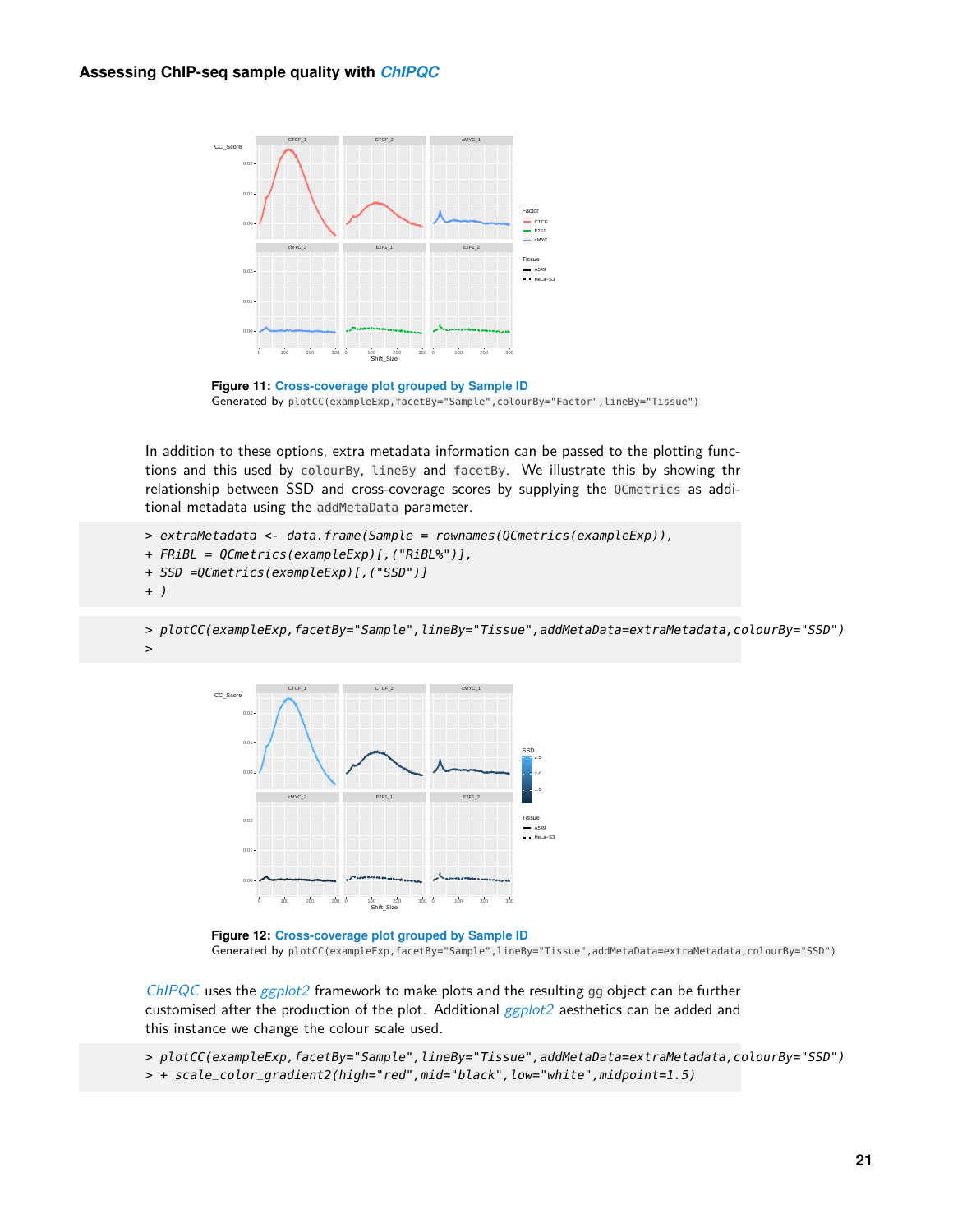# 6 Using *[ChIPQC](http://bioconductor.org/packages/ChIPQC)* and *[DiffBind](http://bioconductor.org/packages/DiffBind)* together

[ChIPQC](http://bioconductor.org/packages/ChIPQC) and [DiffBind](http://bioconductor.org/packages/DiffBind) are both packages that help manage and analyze ChIP-seq experiments, and are designed to be used together.

If you already have a project in  $Diffbind$ , the main constructor ChIPQC can accept a DBA object in place of the sample sheet.

Once a ChIPQCexperiment object has been constructed, it can be used in place of a DBA object in most calls to *[DiffBind](http://bioconductor.org/packages/DiffBind)*. All plotting, counting, and analysis functions are available from [DiffBind](http://bioconductor.org/packages/DiffBind).

It is also possible to extract a DBA object from a ChIPQCexperiment object using the QCdba method. The resulting DBA object can be used in  $DiffBind$  without restriction, although neither it nor DBA objects based on it can be re-attached to the original ChIPQCexperiment object (although they can be used in lieu of a sample sheet when creating a new one.)

In a typical workflow, the first step would be to run a  $ChIPQC$  analysis before peak calling to assess library quality and establish what filtering should be done at the read level (mapping quality, duplicates, and blacklists). Next peaks would be called externally, and read into a new ChIPQCexperiment object to assess peak-based metrics, such as FRIP, peak profiles, and clustering.

<span id="page-21-0"></span>At this point, [DiffBind](http://bioconductor.org/packages/DiffBind) could be used to perform occupancy analysis, derive consensus peak sets, re-count reads to form a binding matrix, and set up contrasts to carry out full differential binding analyses using the  $edge$  and  $DESeq2$  packages, along with plotting and reporting functions.

## 7 Acknowledgements

<span id="page-21-1"></span>We would like to acknowledge our co-authors, Wei Liu and Ines de Santiago, as well as Gordon Brown and everyone in the Bioinformatics Core at Cancer Research UK's Cambridge Institute at the University of Cambridge.

## 8 Session Info

- > toLatex(sessionInfo())
	- R version 4.2.0 RC (2022-04-21 r82226), x86\_64-pc-linux-gnu
	- Locale: LC\_CTYPE=en\_US.UTF-8, LC\_NUMERIC=C, LC\_TIME=en\_GB, LC\_COLLATE=C, LC\_MONETARY=en\_US.UTF-8, LC\_MESSAGES=en\_US.UTF-8, LC\_PAPER=en\_US.UTF-8, LC\_NAME=C, LC\_ADDRESS=C, LC\_TELEPHONE=C, LC\_MEASUREMENT=en\_US.UTF-8, LC\_IDENTIFICATION=C
	- Running under: Ubuntu 20.04.4 LTS
	- Matrix products: default
	- BLAS: /home/biocbuild/bbs-3.16-bioc/R/lib/libRblas.so
	- LAPACK: /home/biocbuild/bbs-3.16-bioc/R/lib/libRlapack.so
	- Base packages: base, datasets, grDevices, graphics, methods, stats, stats4, utils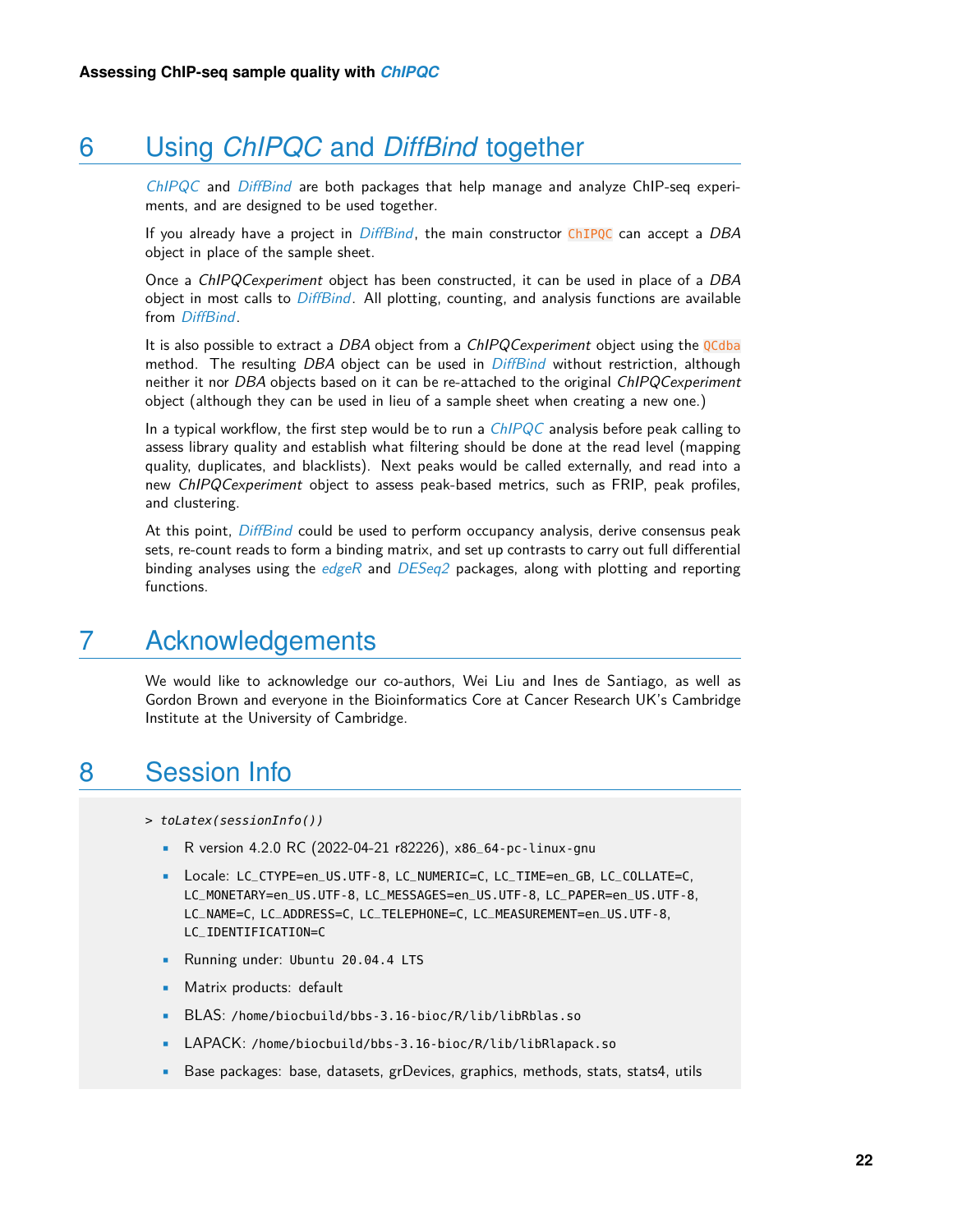• Other packages: Biobase 2.57.0, BiocGenerics 0.43.0, ChIPQC 1.33.0, DiffBind 3.7.0, GenomeInfoDb 1.33.1, GenomicRanges 1.49.0, IRanges 2.31.0, MatrixGenerics 1.9.0, S4Vectors 0.35.0, SummarizedExperiment 1.27.1, ggplot2 3.3.5, matrixStats 0.62.0

• Loaded via a namespace (and not attached): AnnotationDbi 1.59.0, BSgenome 1.65.0, BiocFileCache 2.5.0, BiocIO 1.7.0, BiocManager 1.30.17, BiocParallel 1.31.0, BiocStyle 2.25.0, Biostrings 2.65.0, DBI 1.1.2, DelayedArray 0.23.0, GenomeInfoDbData 1.2.8, GenomicAlignments 1.33.0, GenomicFeatures 1.49.1, GreyListChIP 1.29.0, KEGGREST 1.37.0, KernSmooth 2.23-20, MASS 7.3-57, Matrix 1.4-1, Nozzle.R1 1.1-1, R6 2.5.1, RColorBrewer 1.1-3, RCurl 1.98-1.6, RSQLite 2.2.13, Rcpp 1.0.8.3, Rsamtools 2.13.0, SQUAREM 2021.1, ShortRead 1.55.0, TxDb.Celegans.UCSC.ce6.ensGene 3.2.2, TxDb.Dmelanogaster.UCSC.dm3.ensGene 3.2.2, TxDb.Hsapiens.UCSC.hg18.knownGene 3.2.2, TxDb.Hsapiens.UCSC.hg19.knownGene 3.2.2, TxDb.Mmusculus.UCSC.mm10.knownGene 3.10.0, TxDb.Mmusculus.UCSC.mm9.knownGene 3.2.2, TxDb.Rnorvegicus.UCSC.rn4.ensGene 3.2.2, XML 3.99-0.9, XVector 0.37.0, amap 0.8-18, apeglm 1.19.0, ashr 2.2-54, assertthat 0.2.1, bbmle 1.0.24, bdsmatrix 1.3-4, biomaRt 2.53.0, bit 4.0.4, bit64 4.0.5, bitops 1.0-7, blob 1.2.3, caTools 1.18.2, cachem 1.0.6, chipseq 1.47.0, cli 3.3.0, coda 0.19-4, colorspace 2.0-3, compiler 4.2.0, crayon 1.5.1, curl 4.3.2, dbplyr 2.1.1, digest 0.6.29, dplyr 1.0.9, ellipsis 0.3.2, emdbook 1.3.12, evaluate 0.15, fansi 1.0.3, farver 2.1.0, fastmap 1.1.0, filelock 1.0.2, generics 0.1.2, ggrepel 0.9.1, glue 1.6.2, gplots 3.1.3, grid 4.2.0, gtable 0.3.0, gtools 3.9.2, hms 1.1.1, htmltools 0.5.2, htmlwidgets 1.5.4, httr 1.4.2, hwriter 1.3.2.1, invgamma 1.1, irlba 2.3.5, jpeg 0.1-9, knitr 1.39, labeling 0.4.2, lattice 0.20-45, latticeExtra 0.6-29, lifecycle 1.0.1, limma 3.53.0, locfit 1.5-9.5, magrittr 2.0.3, memoise 2.0.1, mixsqp 0.3-43, munsell 0.5.0, mvtnorm 1.1-3, numDeriv 2016.8-1.1, parallel 4.2.0, pillar 1.7.0, pkgconfig 2.0.3, plyr 1.8.7, png 0.1-7, prettyunits 1.1.1, progress 1.2.2, purrr 0.3.4, rappdirs 0.3.3, reshape2 1.4.4, restfulr 0.0.13, rjson 0.2.21, rlang 1.0.2, rmarkdown 2.14, rtracklayer 1.57.0, scales 1.2.0, stringi 1.7.6, stringr 1.4.0, systemPipeR 2.3.2, tibble 3.1.6, tidyselect 1.1.2, tools 4.2.0, truncnorm 1.0-8, utf8 1.2.2, vctrs 0.4.1, withr 2.5.0, xfun 0.30, xml2 1.3.3, yaml 2.3.5, zlibbioc 1.43.0

## **References**

- <span id="page-22-0"></span>[1] Stephen G Landt, Georgi K Marinov, Anshul Kundaje, Pouya Kheradpour, Florencia Pauli, Serafim Batzoglou, Bradley E Bernstein, Peter Bickel, James B Brown, Philip Cayting, et al. Chip-seq guidelines and practices of the encode and modencode consortia. Genome research, 22(9):1813–1831, 2012.
- <span id="page-22-1"></span>[2] Thomas Carroll, Ziwei Liang, Rafik Salama, Rory Stark, and Ines Santiago. Impact of artefact removal on chip quality metrics in chip-seq and chip-exo data. Frontier Of Genetics, 20(31):1–5, 2014.